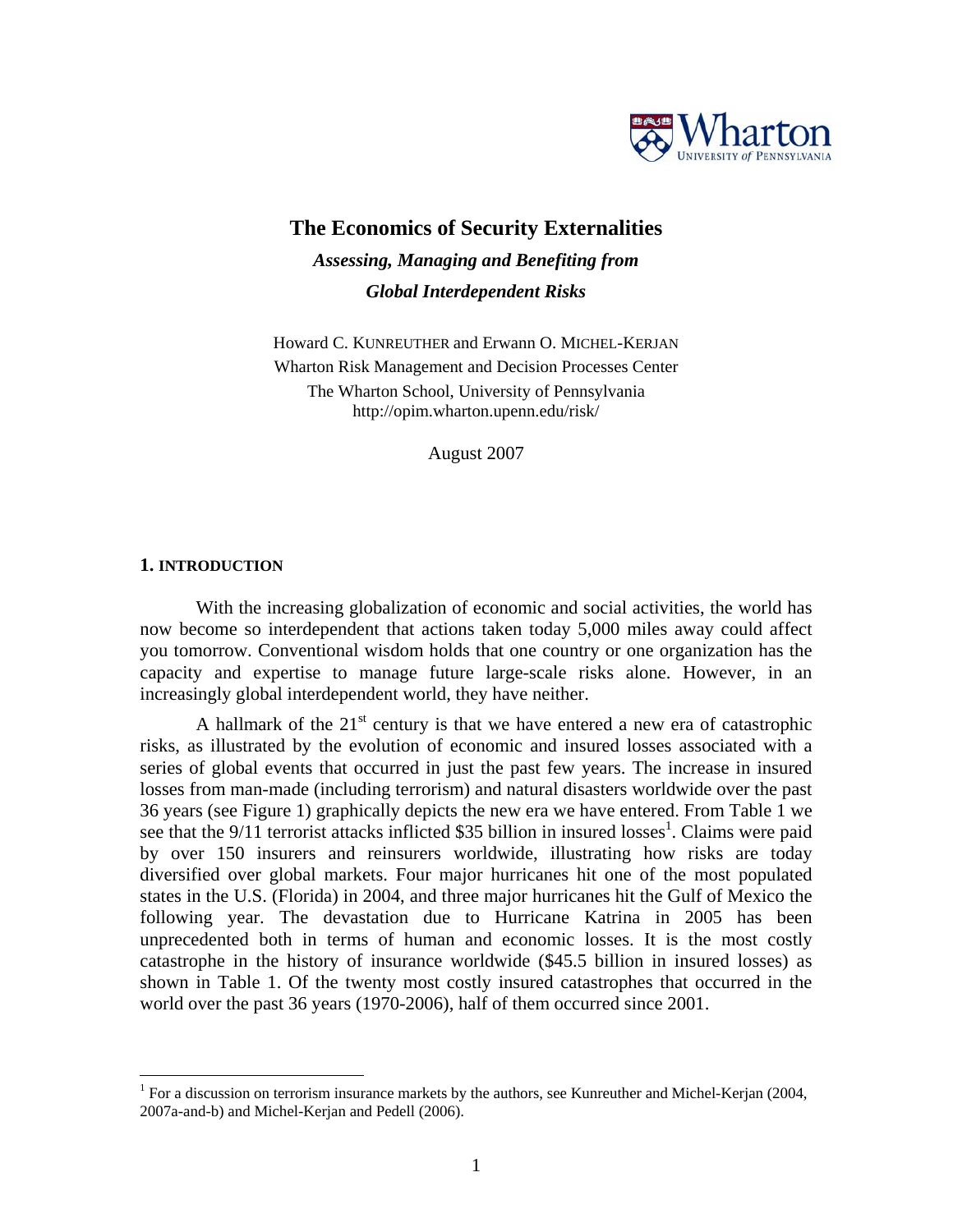

**Figure 1. Worldwide Evolution of Catastrophe Insured Losses, 1970-2006** 

*(9/11: all lines, including property and business interruption (BI); in U.S.\$ billon indexed to 2006) Sources: Wharton Risk Center with data from Swiss Re and Insurance Information Institute* 

|                | U.S.\$ billion |                              | <b>Victims</b> |      |                             |
|----------------|----------------|------------------------------|----------------|------|-----------------------------|
| Rank           | (indexed to    | Event                        | (Dead or       | Year | Area of primary damage      |
|                | $2005$ )       |                              | missing)       |      |                             |
| 1              | $45.5^*$       | Hurricane Katrina            | 1,326          | 2005 | USA, Gulf of Mexico, et al  |
| $\overline{2}$ | 35.0           | 9/11 Attacks                 | 3,025          | 2001 | <b>USA</b>                  |
| 3              | 22.3           | Hurricane Andrew             | 43             | 1992 | USA, Bahamas                |
| 4              | 18.5           | Northridge Quake             | 61             | 1994 | <b>USA</b>                  |
| 5              | 11.7           | Hurricane Ivan               | 124            | 2004 | USA, Caribbean et al        |
| 6              | 10.3           | Hurricane Wilma              | 35             | 2005 | USA, Gulf of Mexico, et al  |
|                | 8.3            | Hurricane Charley            | 24             | 2004 | USA, Caribbean et all       |
| 8              | 8.1            | <b>Typhoon Mireille</b>      | 51             | 1991 | Japan                       |
| 9              | 6.9            | Winterstorm Daria            | 95             | 1990 | France, UK, et al           |
| 10             | 6.8            | Winterstorm Lothar           | 110            | 1999 | France, Switzerland, et al. |
| 11             | 6.6            | Hurricane Hugo               | 71             | 1989 | Puerto Rico, USA, et al     |
| 12             | 5.2            | Hurricane Frances            | 38             | 2004 | USA, Bahamas                |
| 13             | 5.2            | Storms and floods            | 22             | 1987 | France, UK, et al           |
| 14             | $5.0^*$        | Hurricane Rita               | 34             | 2005 | USA, Gulf of Mexico et al   |
| 15             | 4.8            | Winterstorm Vivian           | 64             | 1990 | Western/Central Europe      |
| 16             | 4.7            | <b>Typhoon Bart</b>          | 26             | 1999 | Japan                       |
| 17             | 4.2            | Hurricane Georges            | 600            | 1998 | USA, Caribbean              |
| 18             | 4.1            | Hurricane Jeanne             | 3,034          | 2004 | USA, Caribbean, et al       |
| 19             | 3.7            | Typhoon Songda               | 45             | 2004 | Japan, South Korea          |
| 20             | 3.5            | <b>Tropical Storm Alison</b> | 41             | 2001 | <b>USA</b>                  |

**Table 1. The 20 Most Costly Insured Catastrophes in the World, 1970-2005** 

(*\** Excludes \$2-3 billion in offshore energy losses)

*Sources: Wharton Risk Center with data from Swiss Re and Insurance Information Institute*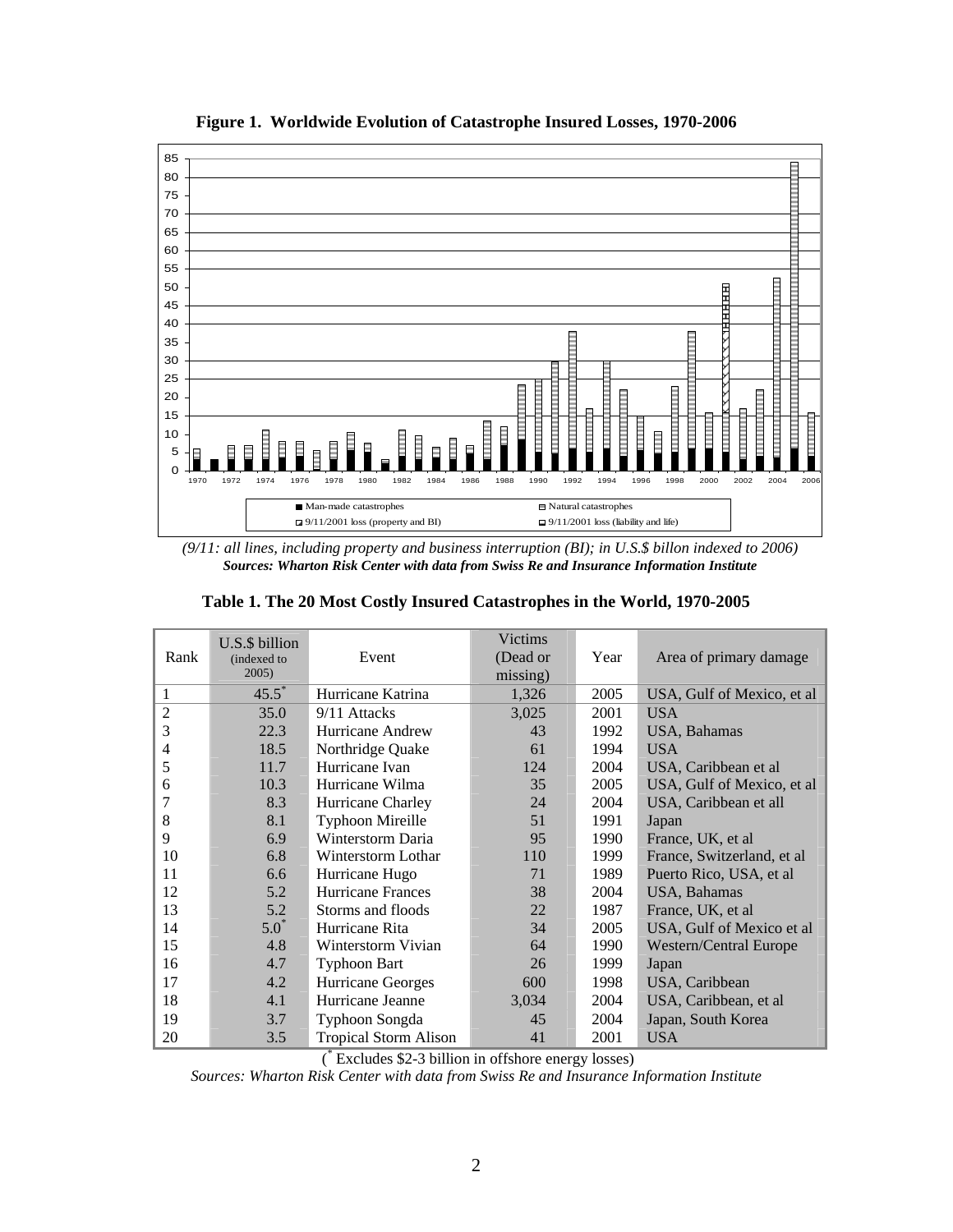There are a number of other large-scale risks which have similar features to terrorism and natural disasters. The trigger for the August 2003 power failures in the northeastern U.S. and Canada, was an event that occurred in Ohio. A disease in one region of the globe can readily spread to other areas through transportation networks, as was the case with the rapid spread of SARS from China to its trading partners, and as may be the case with avian flu (Heal and Kunreuther, 2007). The meltdown of a nuclear reactor in one country can lead to massive radioactive contamination hundreds of miles away, as illustrated by the Chernobyl nuclear plant disaster in 1986. The initial evidence that a major exhaust of radioactive material was affecting other countries came not from Soviet sources, but from Sweden, where on April 27, 1986 workers at the Forsmark Nuclear Power Plant (approximately 1,100 km from the Chernobyl site) were found to have radioactive particles on their clothes (Mould, 2000). These few examples illustrate the existence of important interdependencies between people and organizations hundreds if not thousands of miles apart.

All these risks have the common feature that individuals and firms are interconnected so that any one unit can create negative *security externalities*. 2 People, organizations and/or governments may not realize how their failure to operate can affect a large number of agents, often rippling far beyond their direct influence. If the organization is an industrial firm then there is a trade-off between private efficiency and public vulnerability. This source of market failure is often reinforced if there is no coordination mechanism in place to endogenize these externalities. A challenge for public policy is to find a way for the government to provide incentives for the private sector to invest adequately in security (including both technical designs and management practices). Recent major catastrophes also revealed failure in government preparedness, which negatively impacted on the operation of firms in the private sector. (Michel-Kerjan, 2007).

This paper focuses on mega-terrorism and large-scale natural disasters to highlight the nature of the interdependencies and global nature of the risks. Our particular interest is in examining alternative risk management strategies as well as effective coordination approaches for reducing future losses, and providing adequate protection to potential (direct and indirect) victims of such large-scale disasters.

With respect to *terrorism,* the attacks of September 11, 2001 and the Anthrax crisis have revealed tragically our lack of collective preparedness to deal with such global threats. In the case of 9/11, the security failures at Boston's Logan airport led to the destruction of the World Trade Center (WTC). The failure was embedded within the security protocols promulgated by the Federal Aviation Administration and not with the application of those protocols, i.e., checking for bombs in passengers' luggage but not profiling. There was nothing that the Port Authority of New York and New Jersey and firms located in the WTC could have done on their own to prevent these aircrafts from crashing into the Twin Towers. Any protective efforts they might have undertaken would have been rendered useless by the absence of action at a distant site. The Anthrax crisis likely challenged all the postal services of most developed countries.

 $\overline{a}$ 

<sup>&</sup>lt;sup>2</sup> The notion of "security externalities" was introduced in Auerswald, Branscomb, LaPorte and Michel-Kerjan (2006); see also Kunreuther and Heal (2003) introducing the concept of "interdependent security".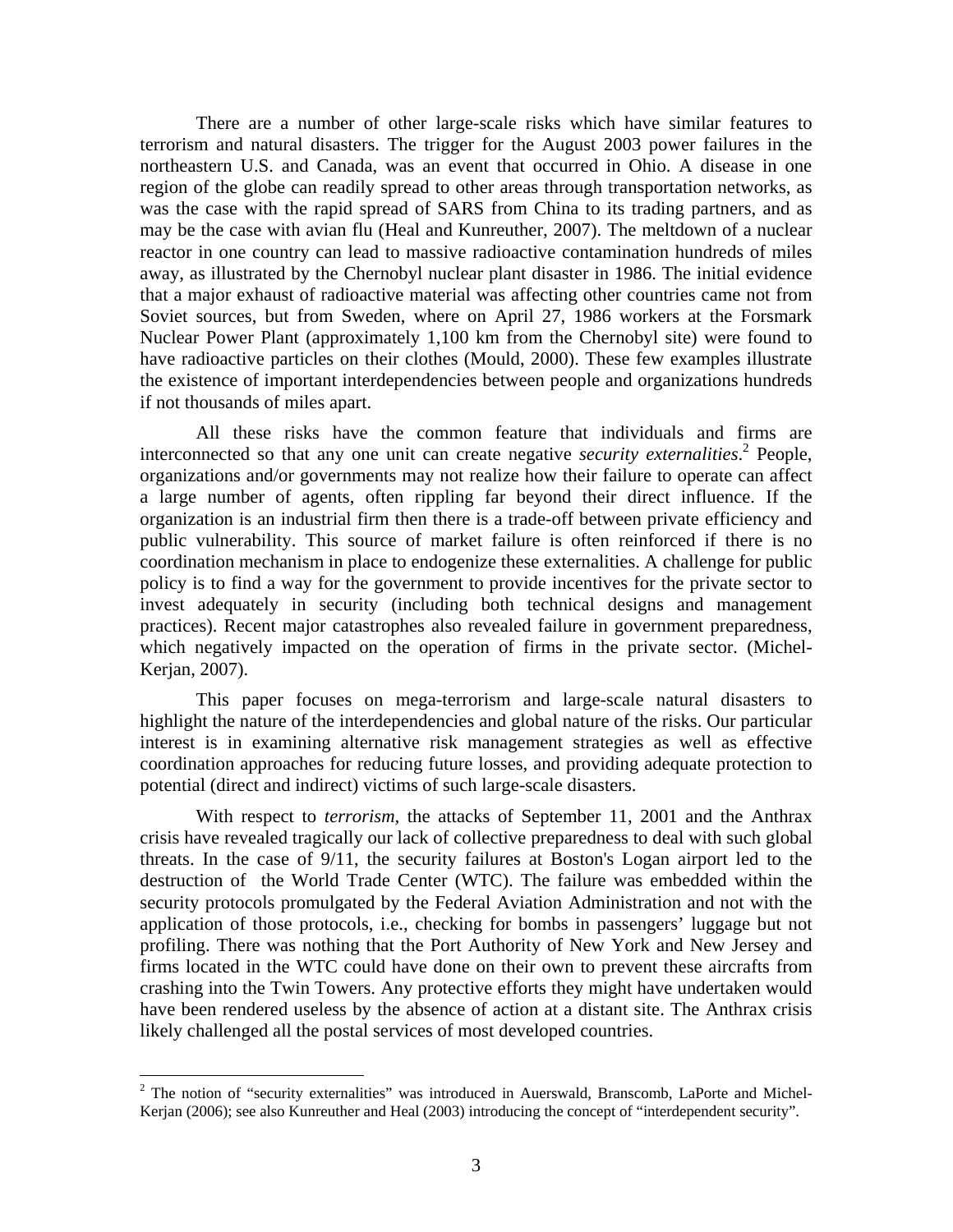The possible use of so-called weapons of mass destruction (WMD) is even more threatening. A 10-kiloton nuclear bomb planted in a shipping container that explodes in the Port of Long Beach, California could result in total *direct* costs exceeding \$1 trillion with ripple effects on trade and global supply chains that could lead to a global recession (Meade and Molander,  $2006$ )<sup>3</sup>.

 Turning to *natural disasters*, Hurricanes Katrina, Wilma and Rita had sustainable impacts on energy prices not only throughout the U.S. but also on the energy markets. The growing interdependence of social and economic activities makes it very likely that the next major catastrophe in Florida and/or the Gulf of Mexico would have long term impacts on both the U.S. economy and other nations. Similarly, a major earthquake in one of the world's financial centers like Tokyo, Japan, is very likely to destabilized financial markets worldwide.

In **Section 2,** we will discuss some of the behavioral challenges in managing catastrophes. **Section 3** discusses risk management strategies for promoting cost-effective mitigation measures in the context of these challenges that are likely to be exacerbated when we deal with global risks. **Section 4** discusses additional and challenging features of global risks by developing a simple model that provides an understanding of the nature of interdependencies and how they affect decisions by agents to invest or not invest in security or protection. Specifically, we highlight the coordination challenge: even though each agent's welfare is improved if everyone invests in security measures, there is no economic incentive for anyone to adopt these measures on their own. The launching of an international global reaction capacity in the aftermath of the Anthrax crisis in 2001 illustrates the importance of coordination when developing solutions to tackle global risks. **Section 5** concludes the paper by discussing the World Economic Forum's *Global Risk Network* in which the Wharton Risk Center and several leading companies are currently involved.

### **2. HOW INDIVIDUALS BEHAVE WITH RESPECT TO LOW PROBABILITY EVENTS**

In designing risk management strategies, one needs to understand how individuals collect and process information with respect to events that occur with relatively low probabilities. Here, we focus on features of behavior that have been well-documented empirically. While not specific to global risks, these features pose challenges for catastrophe risk management in general, which shall be even more pronounced in the case of global risks as discussed in Section 4.

### *Underestimation or Ignoring Probabilities*

1

Before a disaster, individuals are unlikely to think about the consequences of the event and hence do not consider the trade-offs between the expected benefits and costs of protective measures. Empirical studies indicate that decision makers often use "threshold

<sup>&</sup>lt;sup>3</sup> Gordon, Moore, Richardson and Pan (2005), Rosoff and von Winterfeldt (2005) also analyze the human and economic impacts on the local economy of a dirty bomb exploding in the twin ports of Los Angeles and Long Beach for different attack scenarios. See also Park, Gordon, Moore II, Richardson and Wang (2007) for a comparison of the cost of similar terrorist attacks of several US ports (including New York/New Jersey and Houston).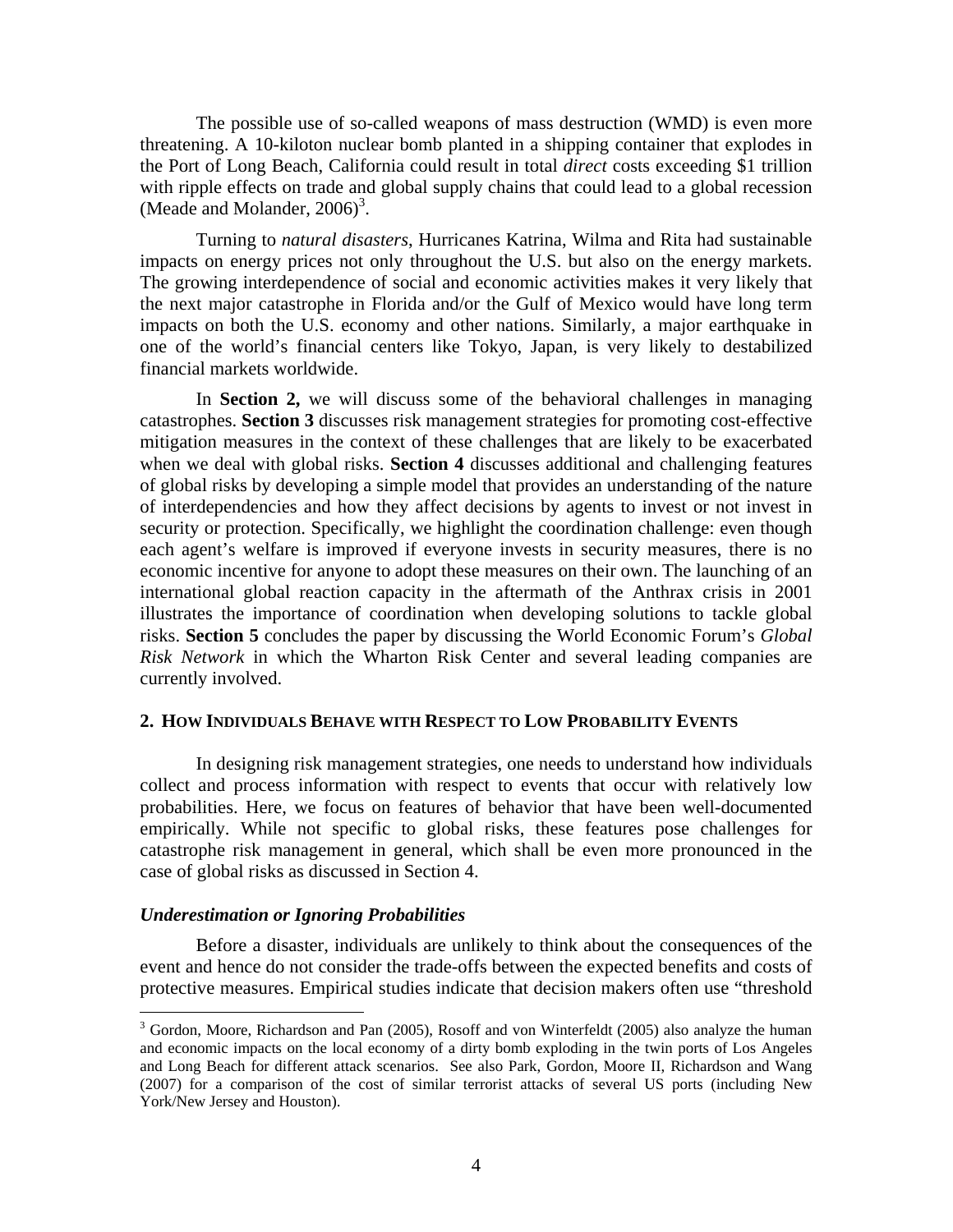models," whereby if the probability of a disaster is below some prespecified level, they believe it will not happen to them. In laboratory experiments on the purchase of insurance, many individuals bid zero for coverage, apparently viewing the probability of a loss as sufficiently small that they were not interested in protecting themselves against it. (McClelland et al 1993). People considering protective measures rarely, if ever, have explicit loss probabilities available to them. Often, loss probability does not seem to play a role in their decisions (Camerer and Kunreuther, 1989; Hogarth and Kunreuther, 1995; Huber, Wider & Huber, 1997). When loss probability is considered, it is derived from experience, not from actuarial tables. For example, most people only purchase earthquake insurance after suffering a loss, even though they indicate that it is less likely than before for such an event to occur again in their neighborhood now that the stress on the fault has been relieved (Kunreuther 2006).

In the U.S., even after the 2004 and 2005 hurricane seasons that considerably raised the level of awareness, a large number of residents did not invest in loss reduction measures with respect to their property or undertaken emergency preparedness measures. In a survey of 1,100 adults living along the Atlantic and Gulf Coasts undertaken in May 2006, 83 percent had taken no steps to fortify their home this year, 68 percent had no hurricane survival kit and 60 percent had no family disaster plan. Goodnough, A. (2006).

Turning to terrorism, it took the events of 9/11 for insurers to consider this risk explicitly in their pricing decisions. To our knowledge, there was not an insurer or reinsurer in the world who had conceived of the possibility that a plane crashing into the World Trade Center could cause the structure to collapse. In this sense, such a risk would be considered unknowable. By writing contracts that promised coverage for perils not excluded, insurers were agreeing to provide coverage against losses from presumably unknowable events. Only after such events occur are they priced or explicitly included or excluded from coverage. This is the process followed by insurers with respect to the terrorism risk associated with 9/11 (Kunreuther and Pauly, in press).

### *Short Time Horizons (Myopia)*

In making decisions that involve cost outlays, individuals are often myopic and hence only take into account the potential benefits from such investments over the next year or two. In one study, subjects indicated the maximum they were willing to pay for protective measures such as investing in a deadbolt lock for their apartment, purchasing a steering wheel lock and strengthening their homes against earthquakes. By varying the number of years that each of the measures provided protection, we could determine how much more the person was willing to invest in the item as a function of time. If a person was willing to pay \$50 for a deadbolt lock if he planned to live in his apartment for 1 year, then he should be willing to pay up to \$95.45 if he had a two-year lease and an annual discount rate of 10%. Many of the arguments used by respondents suggest that they focused on the cost of the product in determining how much they are willing to pay to invest in a protective measure and do not take into account the expected benefits over more than one year. (Kunreuther, Onculer and Slovic, 1998). These justifications are consistent with experiments by Schkade and Payne (1994) and Baron and Maxwell (1996) which revealed that the willingness to pay for public goods was affected by cost information.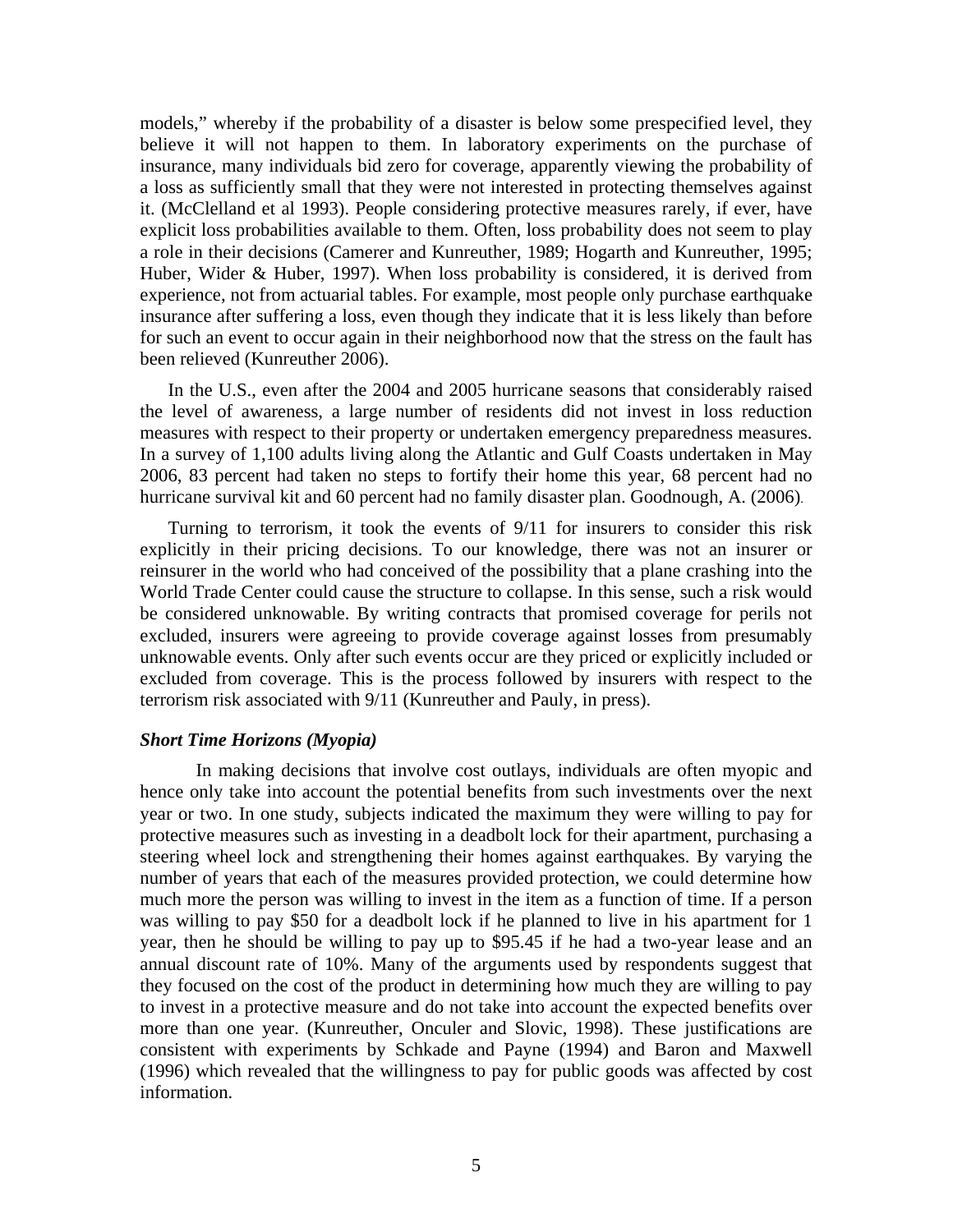This tendency toward myopia is one of the most widely-documented failings of human decision making. As a rule, we have difficulty considering the future consequences of current actions over long time horizons. Behavioral research by psychologists has lead to the conclusion that most people utilize hyperbolic discount rates (Loewenstein and Prelec, 1992) implying that payoffs several years in the future are not given very much weight in comparison to exponential discounting. As a general rule, we have difficulty considering the future consequences of current actions over long time horizons (Meyer and Hutchinson, 2001).

#### *Budget Constraints*

Short-run budget constraints also discourage individuals from investing in protective measures. More specifically if individuals have limited disposable income after purchasing necessities, then they will not even consider purchasing insurance or allocating funds for mitigation measures. In focus group interviews to determine factors influencing decisions on whether to buy flood or earthquake coverage, one uninsured worker responded to the question, "How much does one decide on how much to pay for insurance?" as follows:

A blue-collar worker doesn't just run up there with \$200 [the insurance premium] and buy a policy. The world knows that 90 percent of us live from payday to payday….He can't come up with that much cash all of a sudden and turn around and meet all his other obligations. (Kunreuther, et al 1978.)

The budget constraint for investing in protective measures may extend to higher income individuals if they set up separate *mental accounts* that limit how much they will spend on certain items. . Dividing spending into budget categories facilitates rational trade-offs between competing uses of funds and acts as a self-control device. Poorer families tend to have budgets defined over periods of a week or a month, while wealthier families are likely to use annual budgets (Thaler,1999). Heath and Soll (1996) provide further evidence on the role of budget categories by showing how actual expenses are tracked against these budgets.

#### *Impact of Local Interdependencies*

Suppose a family was considering elevating their house on piles so as to reduce flood losses from a future hurricane. If none of their neighbors have taken this step, their house would look like an oddity in a large group of homes at ground level. If the family choose to move, they would be concerned that the resale value of their home would be lower because the house was different from all the others. Given that there is a tendency not to think about a disaster until after it happens, the family may reason that it would be difficult to convince potential buyers that elevating the house should increase its property value.

The question as to how actions of others impact one's own decisions relates to the broader question of interdependencies which is a theme of this paper. If all homes in the neighborhood were elevated, then this family would very likely want to follow suit; if none of them had taken this step, then they would not have an interest in doing so. It is conceivable that if a few leaders in the community elevated their houses then others would do the same. This type of tipping behavior is common in many situations and has been studied extensively by Schelling (1978) and popularized by Gladwell (2000).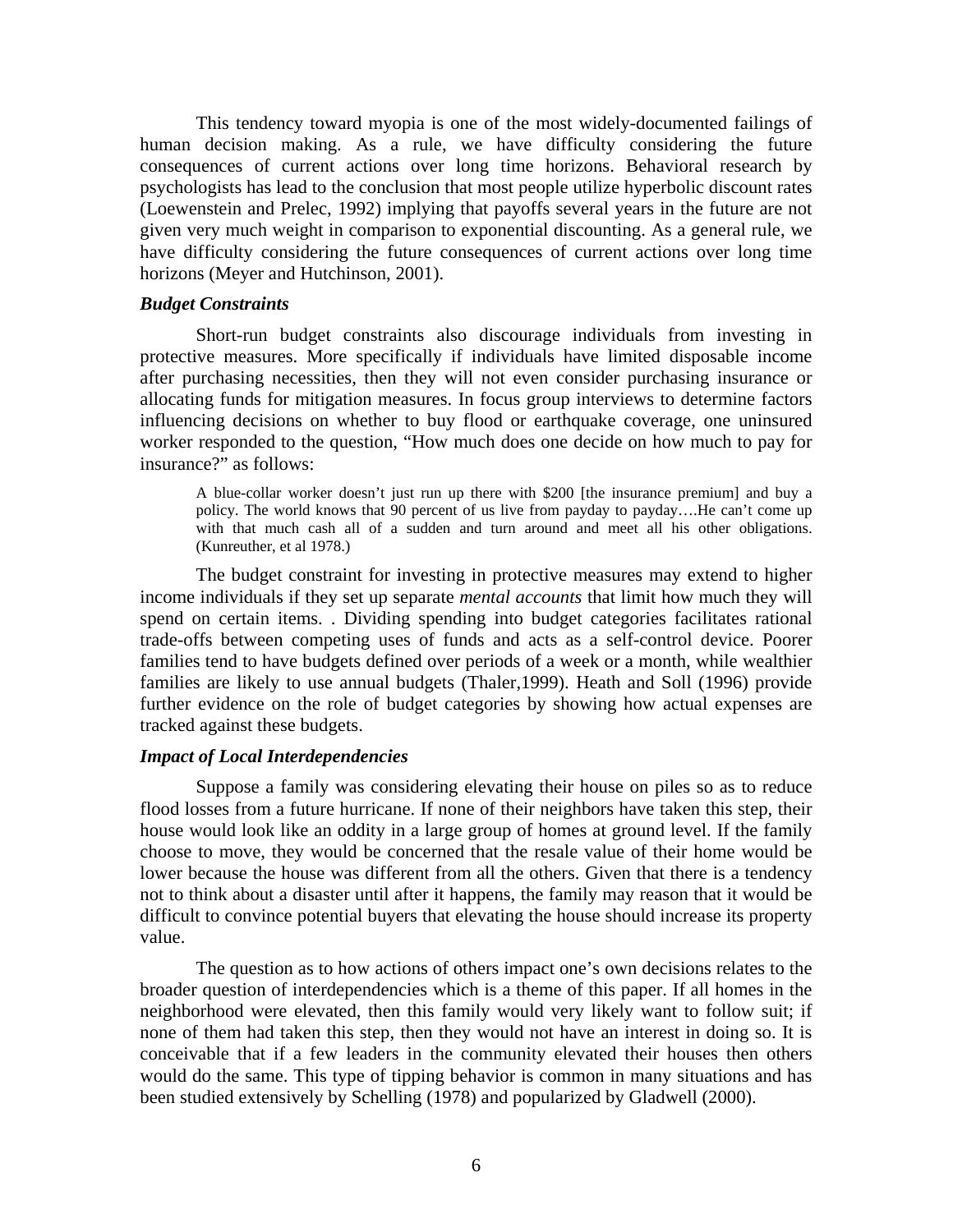#### *Disaster Assistance*

One of the arguments that has been advanced as to why individuals do not adopt protective measures is that they assume generous relief will be forthcoming from the government should they suffer losses from a disaster. Under the current system of disaster assistance, the Governor of the State(s) can request that the President declare a "major disaster" and offer special assistance if the damage is severe enough. However, neither the Governor nor the President decide the level of federal aid, Congress does.

 Federal disaster assistance may create a type of Samaritan's dilemma: providing assistance *ex post* (after hardship) reduces parties' incentives to manage risk *ex ante* (before hardship occurs). If a family residing in a hazard-prone area expects to receive government assistance after a loss, it will have less of an economic incentive to invest in mitigation measures and purchase insurance prior to a disaster. Should a large number of individuals behave in this way, the increased losses from a disaster due to the widespread lack of protection makes it more likely that the public sector will come to the rescue after a disaster.

In fact, the empirical evidence suggests that individuals or communities have **not**  based their decisions on whether or not to invest in mitigation measures by focusing on the expectation of future disaster relief. This behavior seems counter-intuitive and the reasons for it are not fully understood. It will be interesting to see whether Hurricane Katrina changes this view, given the highly publicized commitment by the Bush administration to provide billions of dollars in disaster relief to victims.

Whether or not individuals incorporate an expectation of disaster assistance in their pre-disaster planning process, a driving force with respect to the actual provision of government relief is the occurrence of disasters where the losses are large. If the disaster occurs at a critical time in the political process, it is almost certain that liberal relief will be forthcoming. One has only to look back at earlier disasters, such as the Alaskan earthquake of March 1964 and Tropical Storm Agnes of June 1972, both of which occurred during a Presidential election year, to remind oneself of the type of aid the Federal government is capable of giving. Following the Alaskan earthquake where relatively few homes and businesses had earthquake resistant measures and insurance protection, the U.S. Small Business Administration (SBA) provided 1 percent loans for rebuilding structures and refinancing mortgages to those who required funds through its disaster loan program. Hence, the uninsured victims in Alaska were financially better off after the earthquake than their insured counterparts. After the Rapid City, South Dakota floods and Tropical Storm Agnes in June 1972, the SBA offered homeowners forgiveness grants for the first \$5,000 of their losses (in 1972 prices) and then provided interest rates for the remaining portion of the loan (Kunreuther 1973).

Overall, the number of Presidential declarations has dramatically increased over the past 50 years, as indicated in Figure 2 (Michel-Kerjan, in press). In the case of Hurricane Katrina, which triggered the largest amount of federal aid in the aftermath of a disaster ever, the President declared a "major disaster" on August  $29<sup>th</sup>$ , allotting more federal funds to aid in rescue and recovery. By September  $8<sup>th</sup>$ , Congress had approved \$52 billion in aid to victims of Hurricane Katrina. As of August 2006, over \$120 billion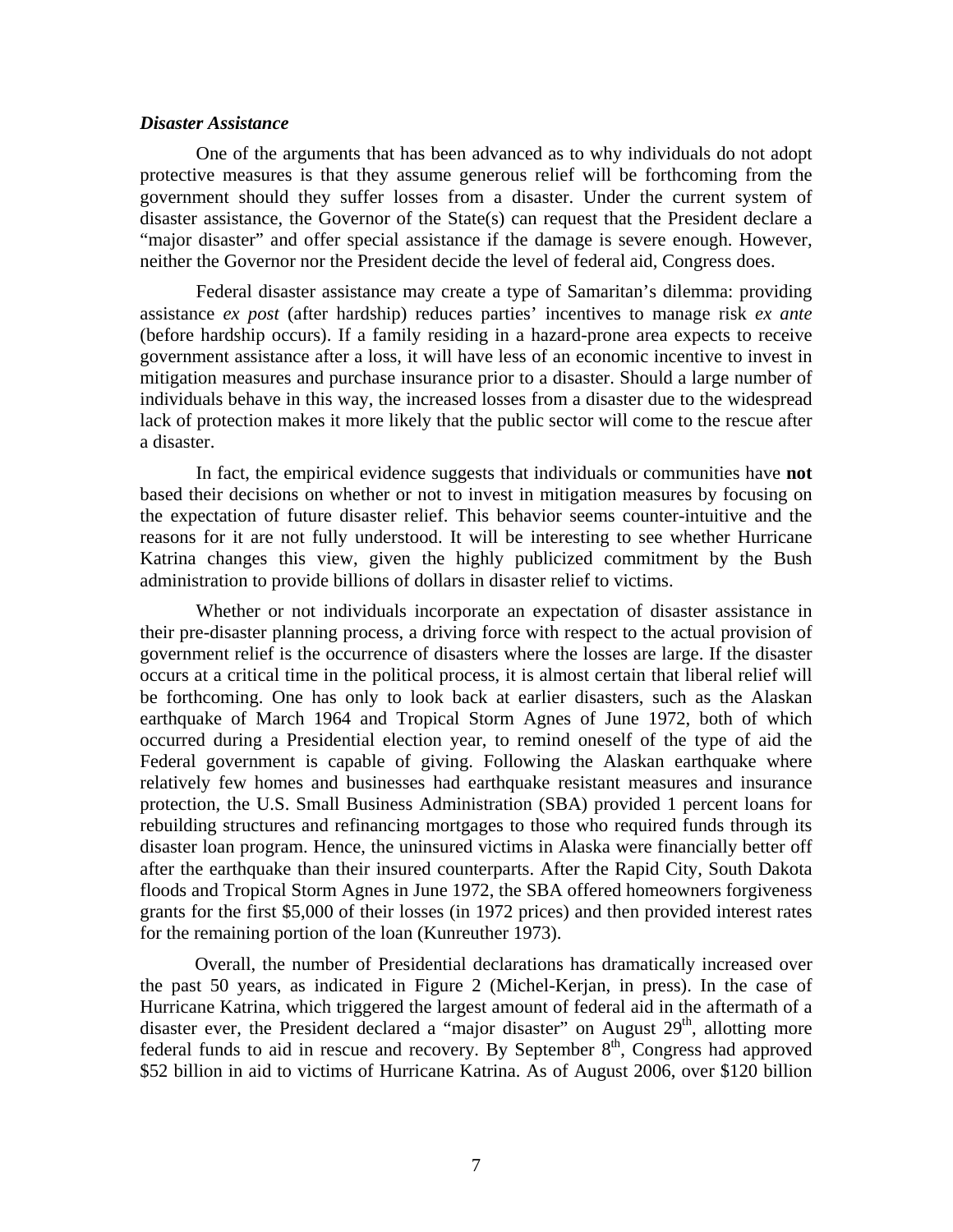of federal aid had been approved for victims and rebuilding infrastructures destroyed by the 2005 hurricanes.

The SBA received more than 422,000 applications for disaster loans following Hurricane Katrina and the other Gulf Coast hurricanes in 2005, of which 364,000 were for homes and more than 58,000 were for businesses. The volume of applications, however, overwhelmed the SBA, and many Gulf Coast homeowners and businesses had to wait months to receive money from the agency. As of May 2006, it took the SBA an average of 74 days to process disaster loan applications, compared with the agency's goal of 21 days. This demand surge needs to be taken into consideration when dealing with large-scale disasters. Through the Accelerated Disaster Response Initiative (ADRI), SBA reduced the backlog of approved loans in the system from 120,000 in the summer of 2006 to under 28,000 by year end. As of July 2007, nearly 85% of the \$6.9 billion in approved SBA disaster loans has been allocated to victims of the 2005 hurricanes. (PR Newswire, 2007).





 *Sources: Data from the U.S. Department of Homeland Security (FEMA) (2006)* 

### **3. PROMOTING COST-EFFECTIVE MITIGATION MEASURES**

If individuals or firms are reluctant to adopt protective measures to reduce the chances of catastrophic losses due to the interdependent links, the private and public sectors may have a role to play in addressing this problem. In this section we illustrate ways these issues could be addressed in the context of natural disasters and terrorism.

### *Reducing Losses from Natural Disasters*

 One of the principal reasons that individuals in hazard-prone areas do not adopt mitigation measures is that they only consider the short-run returns of the investment even though it promises to yield benefits over a much longer time horizon. Take the case of a homeowner or firm residing in a hazard-prone area considering whether to invest in some type of mitigation measure to protect its property. For example, a homeowner could be considering strengthening its roof to reduce the chances of it being blown off in a future hurricane. Suppose the expected annual benefit from this investment (*B*) occurs at the beginning of each year*.* If the firm only considers the expected benefits from such an investment over the next two years, then if it undertakes this truncated benefit-cost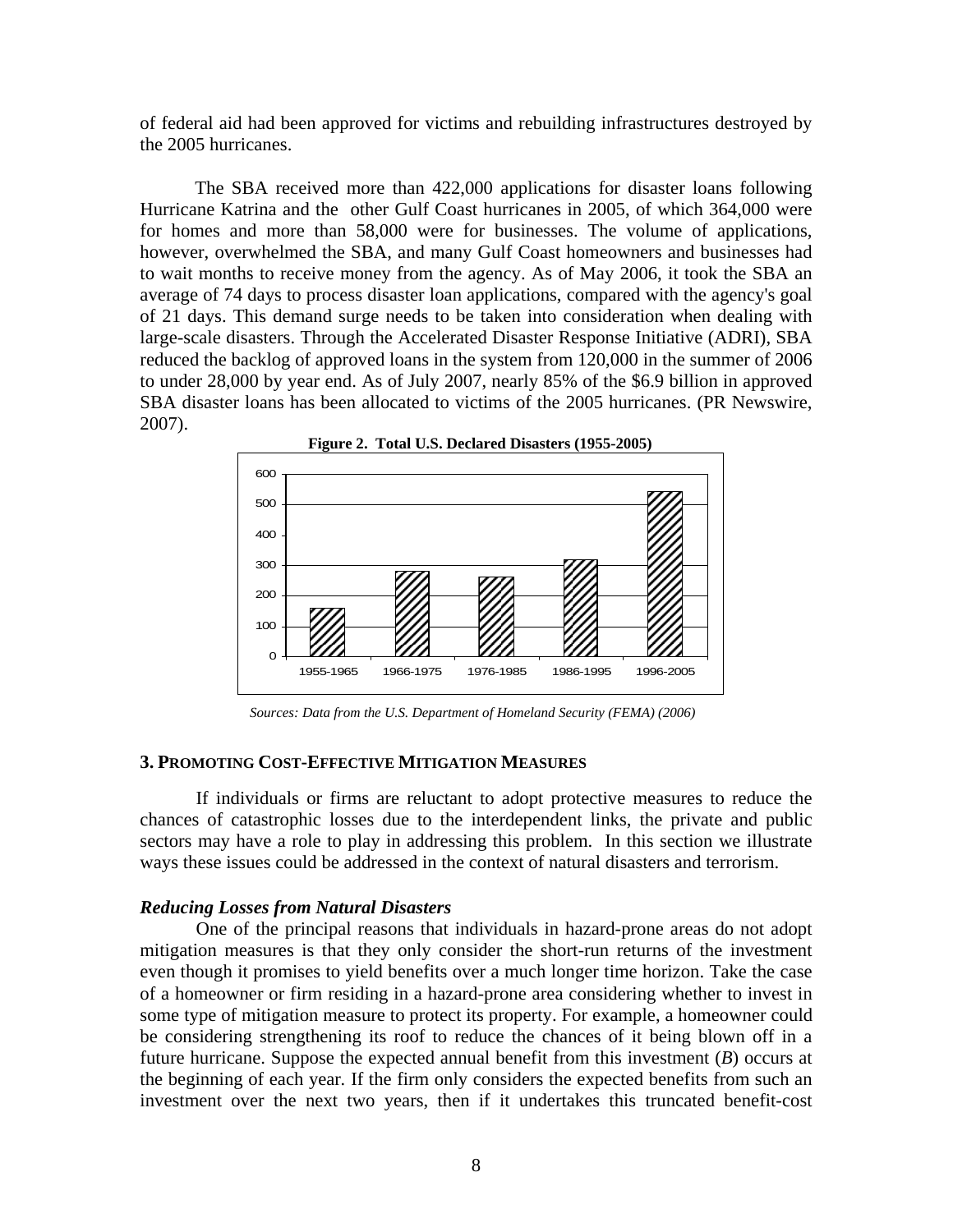analysis, it will only undertake this investment as attractive if the upfront cost of mitigation (*C*) is less than  $[B + B/(1+d)]$  where *d* is the firm or individual's annual discount rate. An investment viewed as unattractive based on this short-term horizon, may actually pass the benefit-cost test if one extended the time horizon.

### *Long-term Loans*

The insurance industry could partner with banks and financial institutions to encourage investments which are cost-effective when viewed over the long-run but are not deemed attractive when evaluated using a short time horizon. Suppose the homeowner at risk had purchased an insurance policy to protect itself against the loss. In fact, banks often normally require some insurance against damage from hurricanes, tornados, and floods as a condition for mortgage. The insurer could provide an annual premium reduction to those who undertake the mitigation measure and the bank could provide a 20-year loan for undertaking this measure that could be tied to the mortgage. The annual premium reduction would not be viewed as financially attractive to justify the upfront investment cost if one was only considering the next two years; however, the bank loan now converts this investment cost into an annual payment which now is likely to be lower than the annual premium reduction, assuming that insurers are basing their rates on risk.

To illustrate with an example, suppose the roof mitigation measure considered by a homeowner residing in a hurricane-prone area cost \$1,500. A 20-year loan of \$1,500 at an annual interest rate of 10% would result in payments of \$145 per year. If the annual probability of a hurricane damaging the homeowner's house was 1/100 and the mitigation measure would reduce insured losses by \$30,000, then the reduction in the annual insurance premium to reflect these lower claims costs would be \$300, which is greater than the annual loan cost. Without the bank loan, the homeowner would never have adopted the mitigation measure had he focused on a two-year time horizon.

A bank should have a financial incentive to provide this type of loan. By linking the expenditure in mitigation to the structure, rather than to the property owner, the annual payments are lower and this would be a selling point to mortgagees. The bank will also feel that it is now better protected against a catastrophic loss to the property and the insurer knows that its potential loss from a major disaster is reduced. These mitigation loans would constitute a new financial product. Moreover, the general public will now be less likely to have large amounts of their tax dollars used for disaster relief. A win-winwin-win situation for all!

### *Long-Term Insurance*

 Today, banks and financial institutions do not routinely provide long-term loans to property owners for undertaking mitigation measures. One way to encourage them to do so would be for insurers to market long-term insurance contracts on properties where the purchase of insurance is a condition for a mortgage. For such a long-term policy to be feasible, insurers would need to charge a rate based on their best estimate of the risk over a 10 to 25 year period. The uncertainty surrounding these estimates could be reflected in the premium as a function of the length of the insurance contract, in much the same way that the interest rate on fixed-rate mortgages varies between 15, 25 and 30 year loans.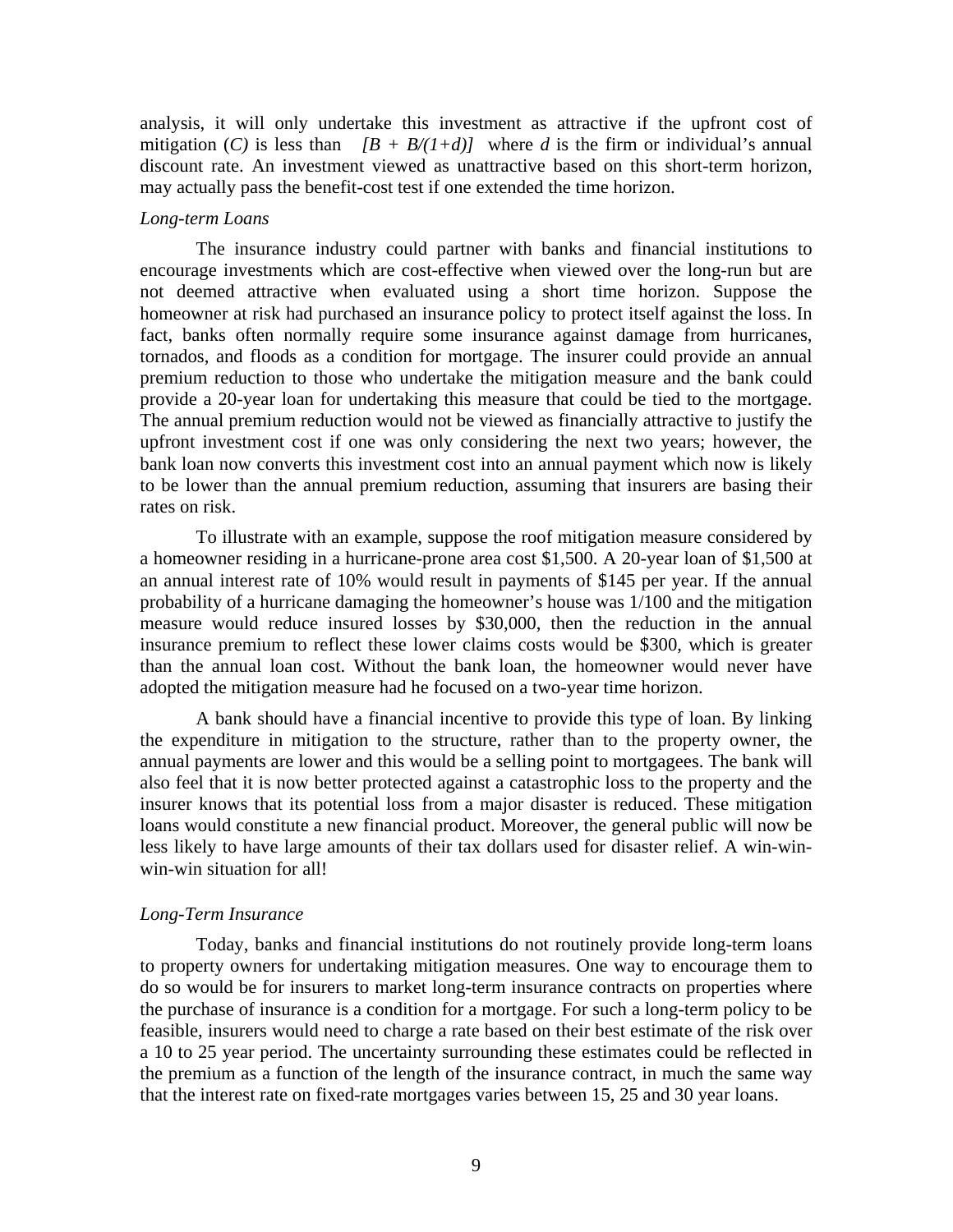The obvious advantage of a long-term insurance contract from the point of view of policyholders is that it provides them with stability and an assurance that their property is protected for as long as they own it. This has been a major concern in hazard-prone areas where insurers have cancelled policies following severe disasters such as those that occurred during the 2005 hurricane season. One reason that insurers do not renew policies after these events is that state regulators force them to charge premiums in hazard-prone areas that are below the actuarially-based estimates.

If insurers were free to charge risk-based rates they might be favorably disposed toward a long-term insurance contract. A key principle guiding a current study by the Wharton Risk Center in conjunction with Georgia State University and the Insurance Information Institute is that premiums must reflect the risk (Wharton Risk Center 2007). The rationale for this principle is that risk-based premiums provide signals to individuals as to the hazards they face, and this encourages them to engage in cost-effective measures to reduce their vulnerability to catastrophes.

Under current insurance contracts, property owners do not have an economic incentive for spending money to guard their home more effectively from hazards. For example, homeowners might be reluctant to incur the \$1,500 investment cost because they would only get \$300 in return the next year, with no guarantees of future reductions. In addition, they might not know how long they will reside in the area and/or whether their insurer would reward them again when their policy is renewed. With a 20-year insurance contract required as a condition for a mortgage, the premium reduction would be viewed as a certainty.

Of course, there are many issues that have to be addressed if one is to develop long-term property insurance contracts:

- Could one offer adjustable rate insurance policies similar to these types of mortgage contracts?
- Could a property owner change his or her insurance policy over time in a manner similar to refinancing a mortgage?
- What role would the modeling companies and the scientific community studying climate science play in providing estimates for developing risk-based premiums, and for suggesting a rationale for changes over time as new information becomes available from the scientific community?
- What types of risk transfer instruments would emerge from the reinsurance market as well as from the capital markets to protect insurers against catastrophic losses?
- What role would the federal government play in providing such protection?
- Should property owners be required to purchase insurance or would this be at the discretion of the banks issuing a mortgage?

Although these issues will have to be resolved before such policies are marketed, we feel that the idea should be introduced as a way of dealing with the issue of myopia that often discourages individuals and firms from investing in cost-effective mitigation measures.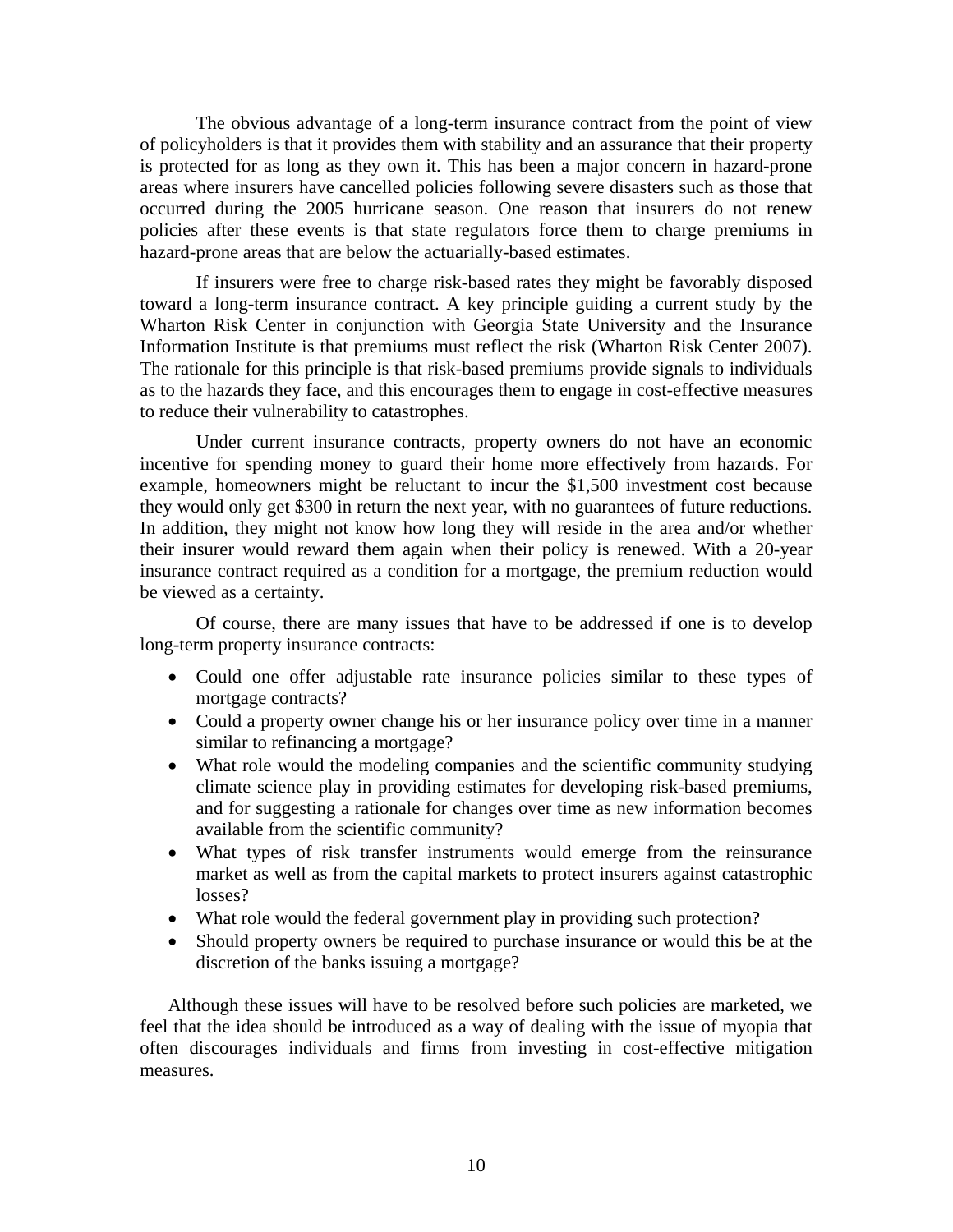## **4. CHALLENGES RELATED TO GLOBAL INTERDEPENDENT RISKS**

The complexity of world and its evolutionary, adaptive character mean that no *definitive*  list of global risks can be constructed. Every list will be the product of its time and of those who constructed it. Here, we highlight some criteria a risk must meet to be considered a global risk with the understanding that it might be challenging to define very clearly the frontier between a global risk and a non-global risk. Moreover, there is often a lot of uncertainty surrounding these global risks.

# *Defining Global Risks*

We use the following criteria proposed by the World Economic Forum's Global Risk Initiative for defining global risks (World Economic Forum, 2006):

- *Global scope:* A global risk has global scope if it has the potential of having primary and/or secondary economic impacts in at least three world regions in at least two continents.
- *Cross-industry impact:* A global risk has **cross-industry impact**, potentially affecting three or more industries, and which typically results from interdependent actions and/or generates interdependent consequences globally.
- *Economic and social impac*t: **A** global risk has a major **economic impact** (e.g., exceeding \$10 billion) **and/or** a major **social impact** in terms of human suffering and loss of life, triggering public pressure to respond. There is uncertainty as to how the risk will manifest itself over ten years, and the severity of its impact.
- *Multistakeholder approach:* The risk demands the involvement of a number of interested parties because cooperation is required between the public and private sectors to understand the drivers of the risk, to assess its interdependencies with other risks and its impacts on different industries or countries. In addition, concerted endeavors by governments, multilateral organizations, businesses and civil society institutions are likely to be needed to address the causes or mitigate the effects.

# *Nature of Global Interdependencies*

The nature of the interdependencies needs to be well understood in order to develop risk management strategies. In the case of natural disasters, the interdependencies are primarily a function of the interactions between the individuals who are at risk in hazard-prone areas. As pointed out above, a person may be reluctant to invest in a protective measure, such as elevating one's house, if others do not take similar measures. Even if one has taken steps to protect one's house against a future disaster, the structure could be damaged because a neighboring house was unprotected. An unstrapped water heater could be toppled by an earthquake, causing a fire that spreads to other homes in the neighborhood.

Terrorism differs from natural disaster since the threat can come from far away. The existence of growing interdependent systems translates also into levels of security of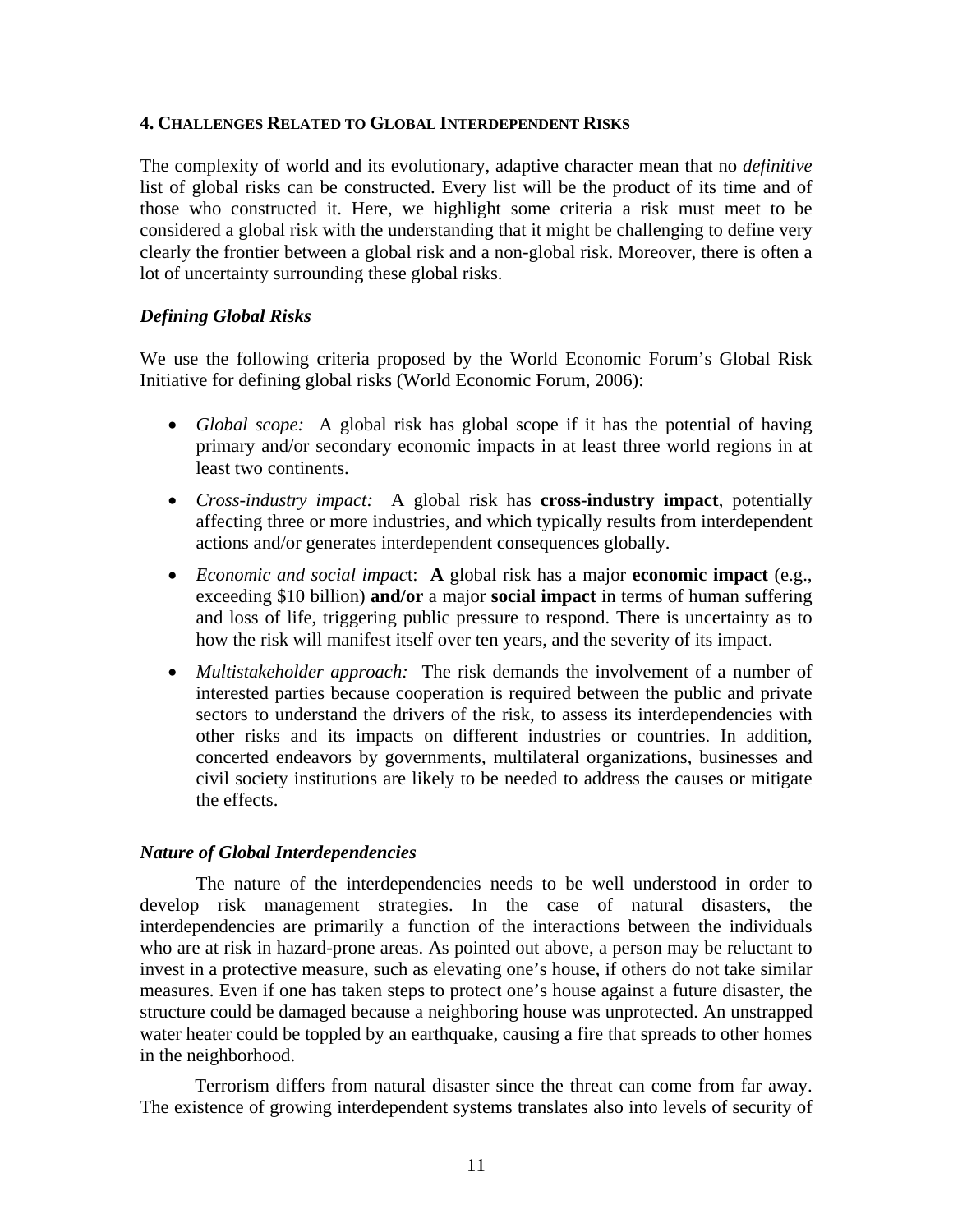those systems that strongly depend on the weakest link within a constellation of complex interactions. For example, the crash of Pan America's flight 103 over Lockerbie, Scotland in December 1988 which killed 259 people on board and 11 others on the ground illustrates this point. The explosion was caused by a bomb loaded at Gozo, Malta on Malta Airlines where there were poor security systems, transferred at Frankfort Airport to a Pan Am feeder and then loaded onto Pan Am 103 at London's Heathrow Airport. The bomb was designed to explode only when the aircraft flew higher than 28,000 feet, which would normally not occur until the plane started crossing the Atlantic to its final destination, New York. There was not a thing that Pan Am could do to prevent this tragedy unless they inspected all transferred bags, which is both a costly and timeconsuming process. The terrorists who placed the bomb knew exactly where to check the bag. They put it on Malta Airlines, which had minimum-security measures, and Pan Am was helpless. Hence, the terrorists took advantage of the weakest link in a chain of interdependencies (Lockerbie, 2001).

While most airlines now check all incoming bags (including those coming from another airline), a similar weak link exists for cargo marine containers. For instance the port of Hong Kong does not screen any container coming from other ports. Terrorists could load a bomb in a container in Karachi, Indonesia where security is very poor; the bomb would them be transferred from Hong Kong to the port of Los Angeles with a very low probability of being inspected, much lower than if the shipment had come directly from Karachi<sup>4</sup>.

Interdependencies are even more pronounced and critical for terrorism since terrorists are likely to take into account the actions of their adversaries when planning an attack strategy. For example, they may respond to security measures undertaken by some of those at risk by shifting their attention to more vulnerable targets. This game theoretic view of behavior has been studied by Sandler (2003), Keohane and Zeckhauser (2003) and Bier (2007) in determining what costs should be incurred by individuals and firms who are potential victims of a terrorist attack. Rather than investing in additional security measures, firms may prefer to move their operations from large cities to less populated areas to reduce the likelihood of an attack. Of course, terrorists may choose these less protected regions as targets if there is heightened security in the urban areas. Terrorists also may change the nature of their attacks if there are protective measures in places which would make the likelihood of success of the original option much lower than another course of action (e.g., switching from hijacking to bombing a plane). This *substitution effect* has to be considered when evaluating the effectiveness of specific policies aimed at curbing terrorism (Sandler, Tschirhart and Cauley, 1983). The likelihood and consequences of a terrorist attack are thus determined by a mix of strategies and counterstrategies developed by a range of stakeholders that change over time. This *dynamic uncertainty* makes the likelihood of future terrorist events extremely difficult to predict (Michel-Kerjan, 2003).

 $\overline{a}$ 

<sup>&</sup>lt;sup>4</sup> There currently is a debate in the U.S. as to whether the federal government should require a 100 percent inspection of incoming cargo containers (the current screening rate is nearly 5 percent). See Martonosi, Ortiz and Willis (2005) for a discussion of the feasibility and cost effectiveness of a 100 percent container inspection policy.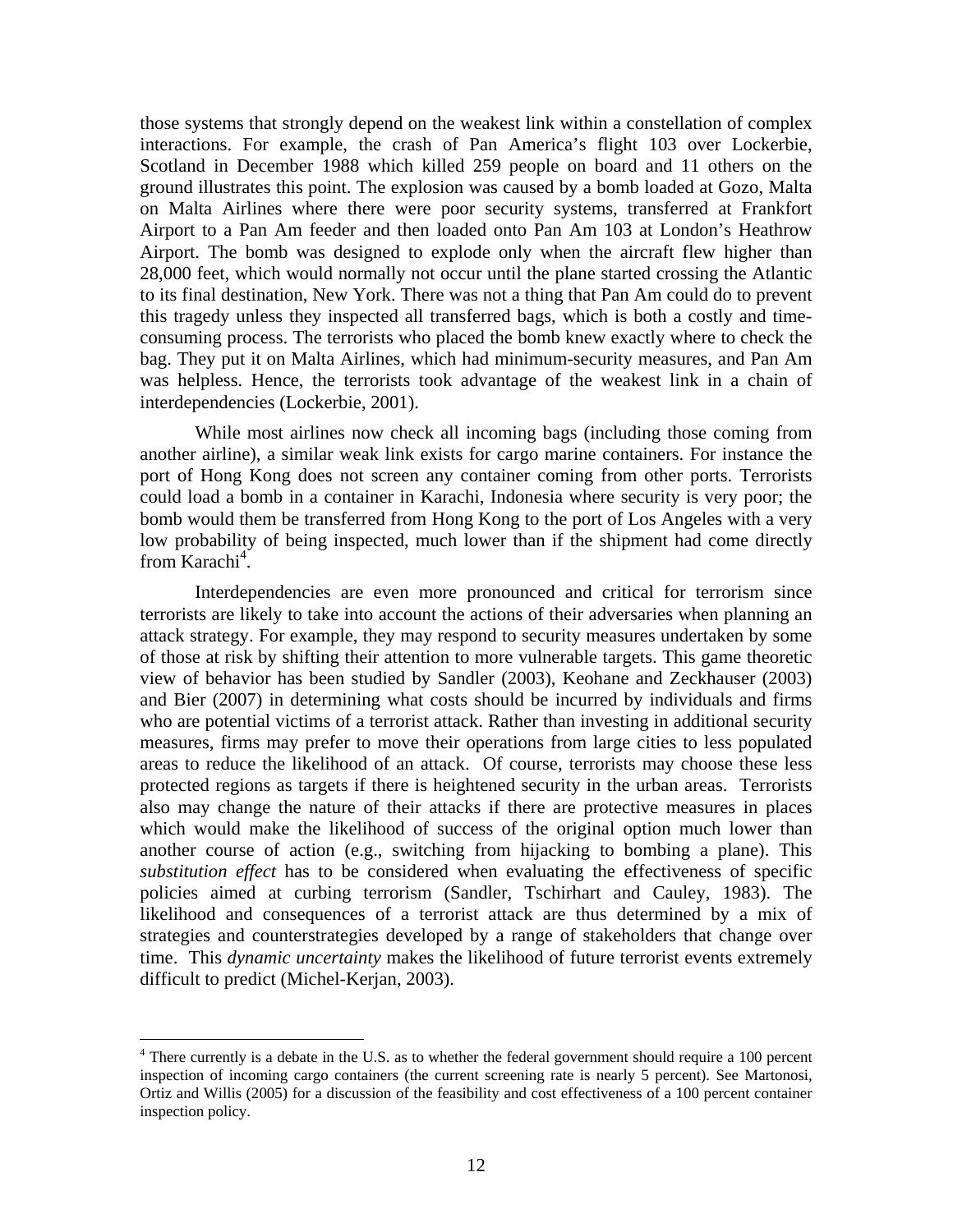There is an additional challenge related to global risks: the interdependencies exist not only across regions but also across *time*. People tend to look for local causes to explain events. There is generally little discussion of the numerous actions taken before, far away from, or with little apparent connection to a disaster that can increase risk levels or damages from a given disaster. Kousky and Zeckhauser (2006) introduce the concept of *JARring* actions: those actions that Jeopardize Assets that are Remote.JARring actions impose a particular type of negative externality – one in which the cost is imposed on people who are spatially or temporally distant. Unless there is a system in place that allows victims to hold the responsible parties accountable, internalizing such externalities will be a challenge. This is particularly true if the actions occurred thousands of miles away, or thirty years ago. Greenhouse gas (GHG) emissions illustrate this point, as they typically remain in the atmosphere for decades, and it does not matter whether the emission comes from the U.S., Europe or China: regardless of their origin, they will have the same marginal impacts on global warming. Unless there is coordination over time and between nations, the incentive for those who reduce their emissions will be reduced, as their actions will have limited effect on the whole system. This raises the question as to how one can provide economic incentives to individuals, organizations and countries so they will want to invest in protection when they are connected to and dependent on others whose failures may compromise others in the network.

## *The Coordination Challenge*

 $\overline{a}$ 

The vulnerability of one organization, critical economic sector and/or country often depends not only on its own choice of protection/security investments, but also on the actions of other agents. This concept of *interdependent security* implies that failures of a weak link in a connected system could have devastating impacts on all parts of it, and that as a result there may be suboptimal investment in the individual components (Kunreuther and Heal, 2003; Heal and Kunreuther, 2006).

 Consider the problem facing an industrial plant which is part of a global supply chain. Interdependencies exist across supply chains in every industry, and the complexity of these has been growing by leaps and bounds as industry has become more globalized through outsourcing and off-shore activities. The result is that global supply chains that utilize sources from one country for manufacturing, or retailing operations in another country, now dominate many of the major economic sectors, from the automotive industry to semiconductors to the huge retail industry represented by giants like Wal-Mart and the Home Depot. The effects of supply chain disruptions (whether from natural disasters, terrorism or other unexpected events) on the profitability of supply chain participants are now recognized as being potentially very large<sup>5</sup>. Coping with the management challenges of such disruptions is, however, a very difficult matter, as the interdependencies involved require cooperative activity and monitoring across the supply

 $<sup>5</sup>$  See Sheffi (2005) for an analysis of how enterprises can develop protection and coordination mechanisms</sup> so their supply chains are likely to be more resilient to major disruptions such as those discussed in this paper.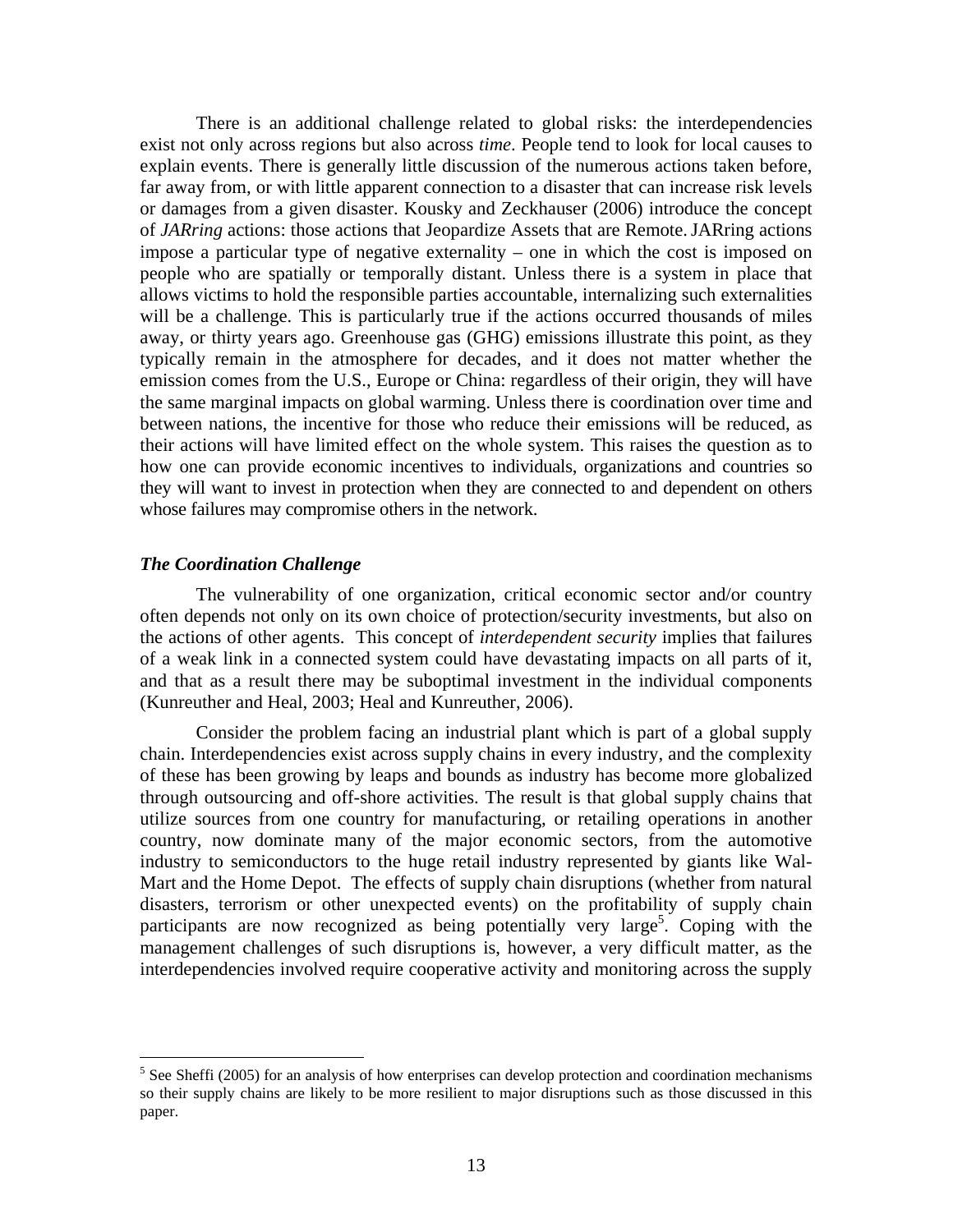chain in ways that are not captured in the traditional intra-supply-chain metrics of price, cycle time, and product quality.<sup>6</sup>

 To highlight the need for coordination in the context of a supply chain, consider a two-firm example where Firm 1  $(F_1)$  with assets  $A_1$  has outsourced part of its production process to Firm 2  $(F_2)$  with assets  $A_2$ . Each firm could invest in measures to protect their operations against damage from some event (e.g., a terrorist attack, a natural disaster) that will occur at either one firm or the other but not at both. The cost of a protective measures for each firm *i* is  $c_i$  *i*=1,2. To keep the analysis simple, assume that if both firms undertake this action, the chances of experiencing a loss from this event is zero. If  $F_1$  does not protect itself and  $F_2$  does, then there is a probability  $p_1$  that  $F_1$  will experience a loss  $L_{11}$  and will create a loss to  $F_2$  of  $L_{12}$ . For example,  $L_{12}$  represents the lost profits to  $F_2$  if  $F_1$  experiences damage from an event so that it has reduced its outsourcing activity with  $F_2$ . Similarly, if  $F_2$  does not invest in protection but  $F_1$  does, then it has a probability  $p_2$  of experiencing a loss of  $L_{22}$ , which will create problems for  $F_1$  who has lost profits from not being able to outsource to  $F_2$  is  $L_{21}$ . If both firms do not invest in protection, then there is the possibility that either of the firms will experience a loss with probabilities  $p_i$   $i=1,2$  and have a negative impact on the other firm. We assume throughout that the damages that result from multiple security failures are no more severe than those resulting from a single failure. In other words, damages are non-additive<sup>7</sup>. The key issue is actually whether or not there is a failure, not how many failures there are. The loss matrix for the different outcomes is shown by Table 1:

|               |  | Firm $2(F_2)$                         |                                                                                                                             |  |
|---------------|--|---------------------------------------|-----------------------------------------------------------------------------------------------------------------------------|--|
|               |  |                                       |                                                                                                                             |  |
|               |  | $A_1-c_1$ , $A_2-c_2$                 | $A_1$ - $c_1$ - $p_2 L_{21}$ , $A_2$ - $-p_2 L_{22}$                                                                        |  |
| Firm $I(F_1)$ |  | $A_1-p_1L_{11}$ , $A_2-c_2-p_1L_{12}$ | $\begin{array}{l}  A_{1} - \{p_1 L_{11} + (1-p_1) p_2 L_{21}\}, \\ A_{2} - \{p_2 L_{22} + (1-p_2) p_1 L_{12}\} \end{array}$ |  |

**Table 1: Expected Costs Associated with Investing and Not Investing in Protection**

 In this two-agent game there can be two Nash equilibria *(S,S)* or *(N, N)* with it being more profitable for both firms to invest in protection. This may require the two firms to decide together that it would be in each of their best interests for each to incur these upfront costs to avoid the potential consequences of a disaster to one of the firms. Without such coordination there may be economic incentives for each of the firms not to incur this investment cost. Why? Because even after protecting itself, each firm knows that it can suffer an additional loss should the other firm not follow suit. The possibility of experiencing this negative externality may make it more profitable for each firm to **not** invest in security and expend these resources in other ways. As one expands the number of firms in the supply chain, the likelihood of incurring losses from others due to interdependencies in the system increases, and the importance of coordination becomes

<u>.</u>

<sup>&</sup>lt;sup>6</sup> For more details on the nature of the risk and interdependencies in global supply chain see Heal et al (2006).<br><sup>7</sup> We recognize that there are lots of scenarios of attack that could inflict additive damage or where the

presence of several protection barriers makes a system more unlikely to suffer terrorist attack.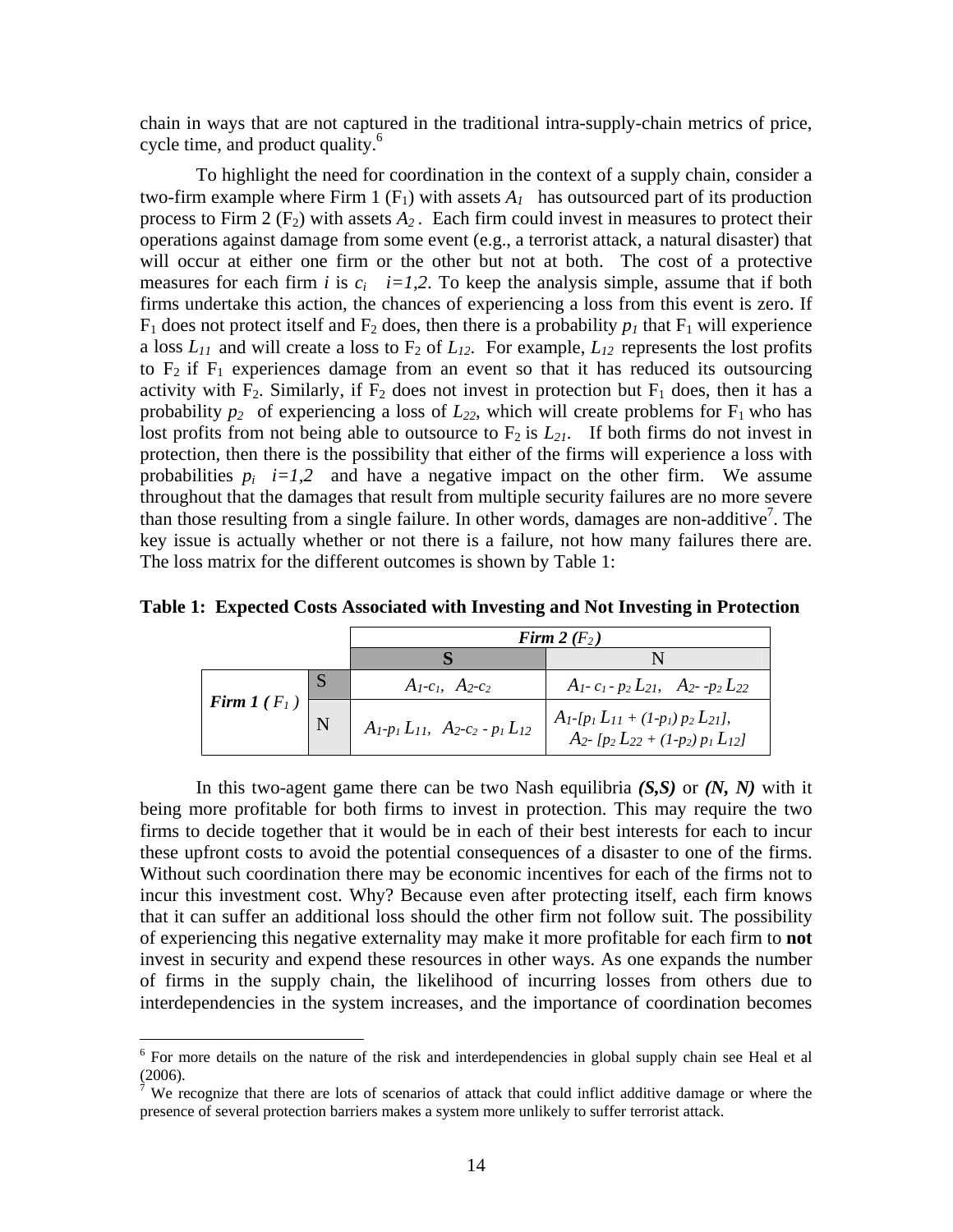even greater. We now extend this simple model to the case where *n* agents make decision in a global interdependent environment<sup>8</sup>.

Consider *A* interdependent risk-neutral agents indexed by *i* . Each is characterized by parameters  $p_i$ ,  $L_i$ ,  $c_i$  and  $Y_i$ . Here  $p_i$  is the probability that agent *i's* actions lead to a direct loss  $L_i$ . A direct loss can be avoided with certainty by investing in lossprevention at a cost of  $c_i$ . Initial income before any losses are incurred or before expenditure on loss-prevention is  $Y_i$ . Each agent *i* has a discrete strategy,  $X_i$ , that takes as values either *S* or *N* representing investing and not investing respectively. If *i* incurs a direct loss, then this may also affect other agents' outcomes. We call the loss to them in this case "an indirect impact." More specifically,  $q_i(K, X_i)$  is the expected indirect loss to agent *i* when it follows strategy  $X_i$  and the agents in the set  $\{K\}$  are the only ones investing in loss-prevention.

When we use a letter to refer to a set, we will designate it  $\{K\}$ , except when it is an argument of a function, in which case we omit the brackets. A feature of the IDS problem described above is that an agent who has invested in prevention cannot cause an indirect impact on others, so if everyone other than *i* invests in prevention, then *i* cannot suffer indirect impacts. That is, if  $\{K\} = \{1, 2, \ldots i-1, i+1, \ldots A\}$  then  $q_i(K, X_i) = 0$  whether  $X_i = S$ or *N* .

If agent *i* invests in prevention and agents in the set  $\{K\}$  are also investing then the expected cost from this is  $c_i + q_i(K, S)$  where the first term is the direct cost of investing in prevention and the second is the expected cost (or benefit if negative) of indirect impacts imposed by others who do not invest.

The expected cost of not investing is given by  $p_i L + (1 - \alpha p_i) q_i (K, N)$ . Here, the first term is just the expected direct loss and the second is the expected indirect impact. In this second term, the parameter  $\alpha \in [0,1]$  indicates the extent to which damages are nonadditive. If  $\alpha = 0$  then this second term is  $p_i L_i + q_i(K, N)$ , so that the total expected damage sustained by agent *i* in the case of non-investment is the sum of the direct and indirect effects.

If however  $\alpha = 1$  then we have  $p_i L + (1 - p_i) q_i(K, N)$ , which means that the indirect effects are conditional on the direct loss not occurring. In this case, the damages from harmful events are non-additive (i.e., you only die once). A second plane crashing into one of the towers of the World Trade Center would not have increased the damage from 9/11 significantly, since the two towers entirely collapsed anyway, and a second bomb placed on Pan Am 103 would likewise have inflicted no extra damage.

 $\overline{a}$ 

<sup>&</sup>lt;sup>8</sup> This model is based on Heal and Kunreuther (2007).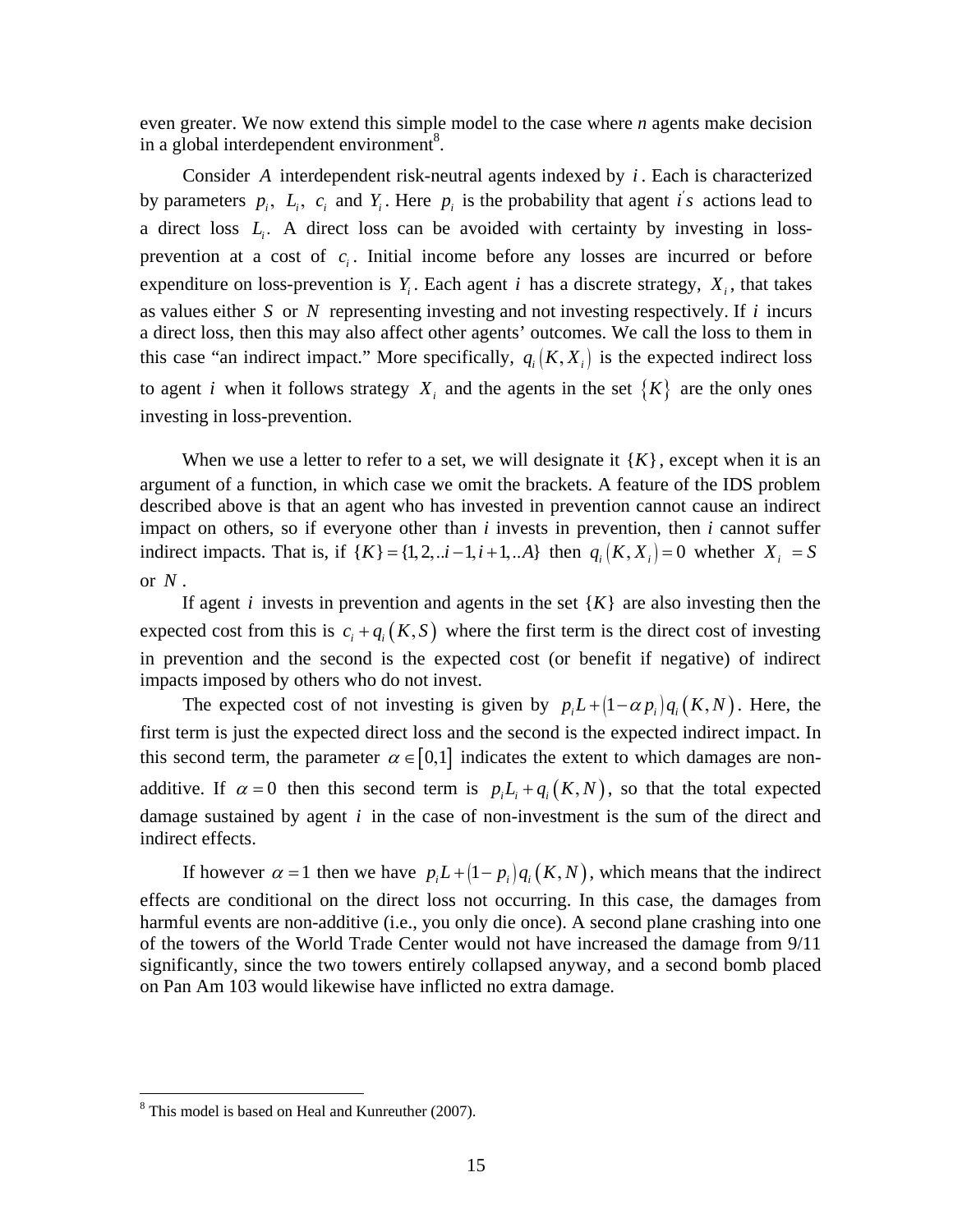The agent is indifferent between investing and not investing when

$$
c_i + q_i(K, S) = p_i L_i + (1 - \alpha p_i) q_i(K, N)
$$
 (1)

or

$$
c_i(K) = p_i L_i + (1 - \alpha p_i) q_i(K, N) - q_i(K, S)
$$
 (2)

where  $c_i(K)$  in equation (2) is the cost of investment at which *i* is just indifferent between investing and not investing: if  $c_i < c_i(K)$  then she will invest and vice versa.

The coordination problem associated with global supply chain security that we discussed above is a case where  $q_i(K, N) = q_i(K, S)$  and  $\alpha = 1$ 

so that

$$
c_i(K) = p_i(L_i - q_i(K, N))
$$
\n(3)

It follows in this case that  $c_i(K)$  increases in *K* : as more agents invest, the expected indirect loss falls and the cost threshold for investment rises, with  $c_i(\emptyset) < c_i(A - i)$  where  $c_i (A-i)$  is defined as the critical cost when all agents other than *i* are investing. In this case the game is supermodular (see Milgrom and Roberts, 1994).

In that context, a Nash equilibrium is a set of strategies  $X_1, \ldots, X_n$  such that (a)  $X_i = S$  for all  $i \in \{K\}$  (which may be empty), (b) if  $X_i = S$  then  $c_i(K) > c_i$  and (c) if  $X_i = N$  then  $c_i(K) < c_i$  and (d) if  $c_i(k) = c_i$  then *i* is indifferent between *S* and *N*. It is possible to show that should the above four conditions hold , a Nash equilibrium in pure strategies exists. There may be equilibria where all agents invest in loss-prevention, those where none do, and asymmetric pure strategy equilibria where some invest and others do not. It is also possible that for some parameter values there is more than one equilibrium.

It is also possible to show that there are Nash equilibria at which all agents invest and also Nash equilibria at which none invest if and only if  $c_i(\emptyset) < c_i < c_i(A - i)\forall i$ . Also, if both  $(N, N, ..., N)$  and  $(S, S, ..., S)$  are Nash equilibria, then  $(S, S, ..., S)$  Pareto dominates  $(N, N, ..., N)$  (Heal and Kunreuther, 2007). If there are two equilibria, one with all not investing and the other with everyone investing in protection, then it is obviously interesting to know how we might tip the inefficient  $(N, N, \dots, N)$  equilibrium to an efficient  $(S, S, \ldots, S)$  equilibrium. Let's now look into the possibility of tipping the noninvestment equilibrium.

### *Tipping*

Let  $X_i = N \forall i$  be a Nash equilibrium. A critical coalition *CC* for this equilibrium is a set  $\{M\}$  of agents such that if  $X_i = S \forall i \in \{M\}$  then  $c_i(M) \ge c_j \forall j \notin \{M\}$ .

Let minimum critical coalition *MCC* be a critical coalition of which no subset is also a critical coalition and let a smallest critical coalition *SCC* be a minimum critical coalition with the property that no other critical coalition contains fewer members.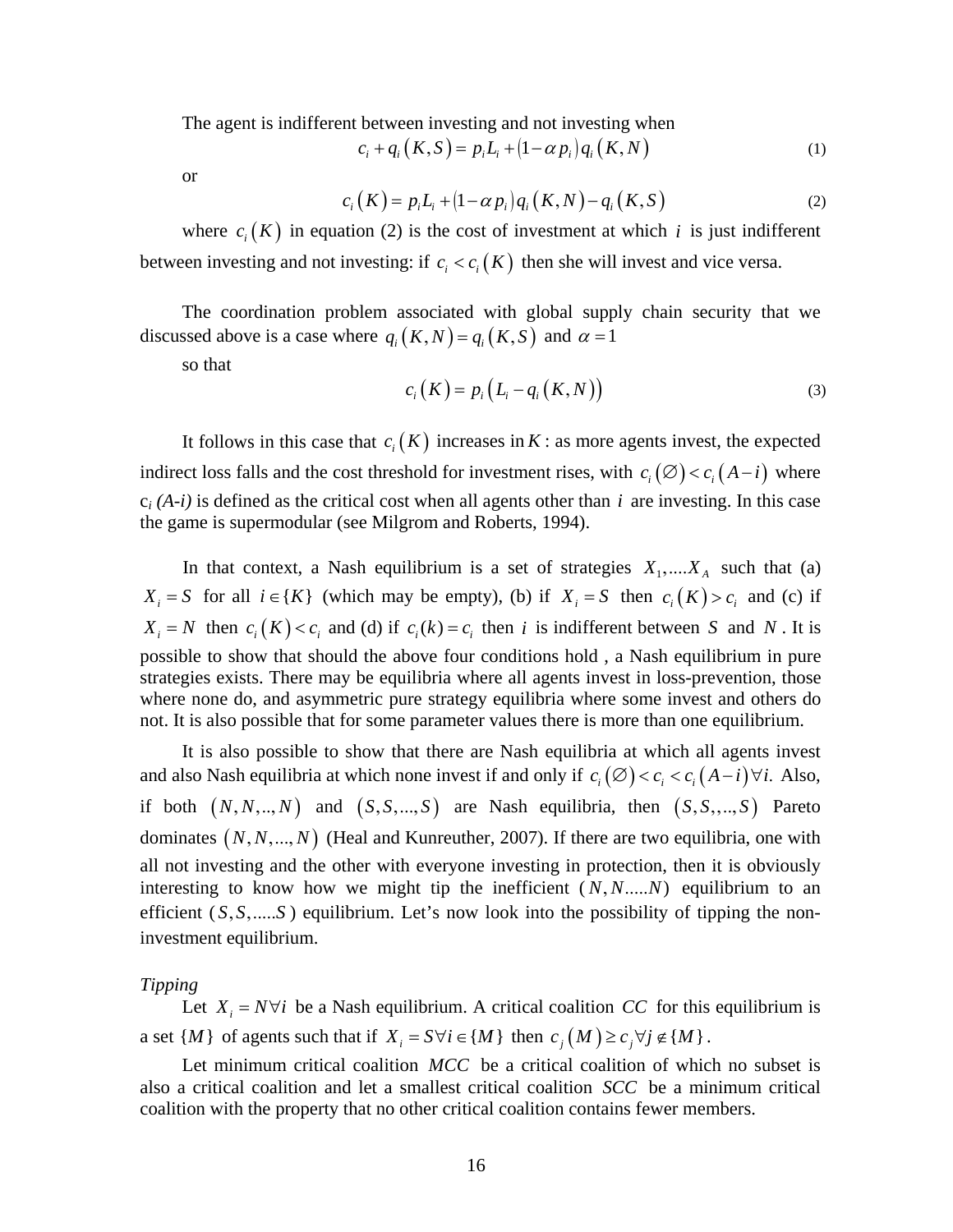Define 
$$
q_i^j(K, N) = q_i(K - j, N) - q_i(K, N) \ge 0
$$
 (4)

This is the change in the expected indirect loss to agent *i* , who does not invest in loss-prevention, when agent *j* joins the set  $\{K\}$  of agents who are already investing in loss-prevention. For the remainder of this section we make the following assumption:

Assumption A1:  $q_i^j(K, N)$  is independent of  $i : q_i^j(K, N) = q^j(K, N) \forall i$ 

This implies that indirect effects are symmetrically distributed across agents. Also define  $q_i^j(\emptyset, S) = q_i(\emptyset, S) - q_i(j, S)$  and  $q_i^j(\emptyset, N) = q_i(\emptyset, N) - q_i(j, N)$  and make the additional assumption that:

Assumption A2: 
$$
q_i^j(\emptyset, S) = q_i^j(\emptyset, N) = q_i^j(\emptyset) = q^j(\emptyset)
$$
 (5)

This indicates that the indirect impact of a change of strategy by agent *j* on another agent does not depend on the other agent's strategy.

Finally, we shall need the following assumption:

<u>.</u>

Assumption A3: The ranking of agents by  $q^{j}(K)$  is independent of  $\{K\}$  (6) This says in intuitive terms that if agent *k* creates the largest negative externalities when agents in the set  $\{K\}$  are investing in loss-prevention, then agent *k* creates more externalities than any other agent whatever the set investing in loss prevention.

Theorem. Let  $X_i = N \forall i$  be a Nash equilibrium. If a smallest critical coalition exists *for this equilibrium then for some integer K it consist of the first K agents when agents are ranked in decreasing order of*  $q^{j}(\varnothing)^{9}$ *.* 

What are the policy and strategy implications of these results on critical coalitions in the context of global risks? Clearly one is that an equilibrium with no investment in security may be converted to one with full investment by persuading a subset of the agents to change their policies. Leadership, either through trade associations and/or through influential firms that take the lead, may convince others of the need to adopt adequate mitigation measures. A trade association can play a coordinating role by stipulating that any member must follow certain rules and regulations and has the right of refusal if they are asked to do business with an agent that is not a member of the association and/or has not subscribed to the ruling. Even without such a formal mechanism, if a few organizations voluntarily take actions, they could convince others to follow suit and induce "tipping" in the spirit of Schelling (1978).

There may also be a role for well-enforced government standards and regulations coupled with third-party inspections and insurance  $10$  For example, third-party inspections

<sup>&</sup>lt;sup>9</sup> Note that these results on tipping apply only to the type of problems we introduce here, as these are the ones that have equilibria where all invest and where none invest, so that tipping from the latter to the former is of interest.

<sup>&</sup>lt;sup>10</sup> For a more detailed discussion as to who can use third party inspections and insurance to enforce a regulation, see the Kunreuther, McNulty and Kang (2002). They propose this type of public-private partnership as a way of enforcing Sect. 112r of the Clean Air Act Amendments that requires chemical companies and other firms to adopt risk management strategies.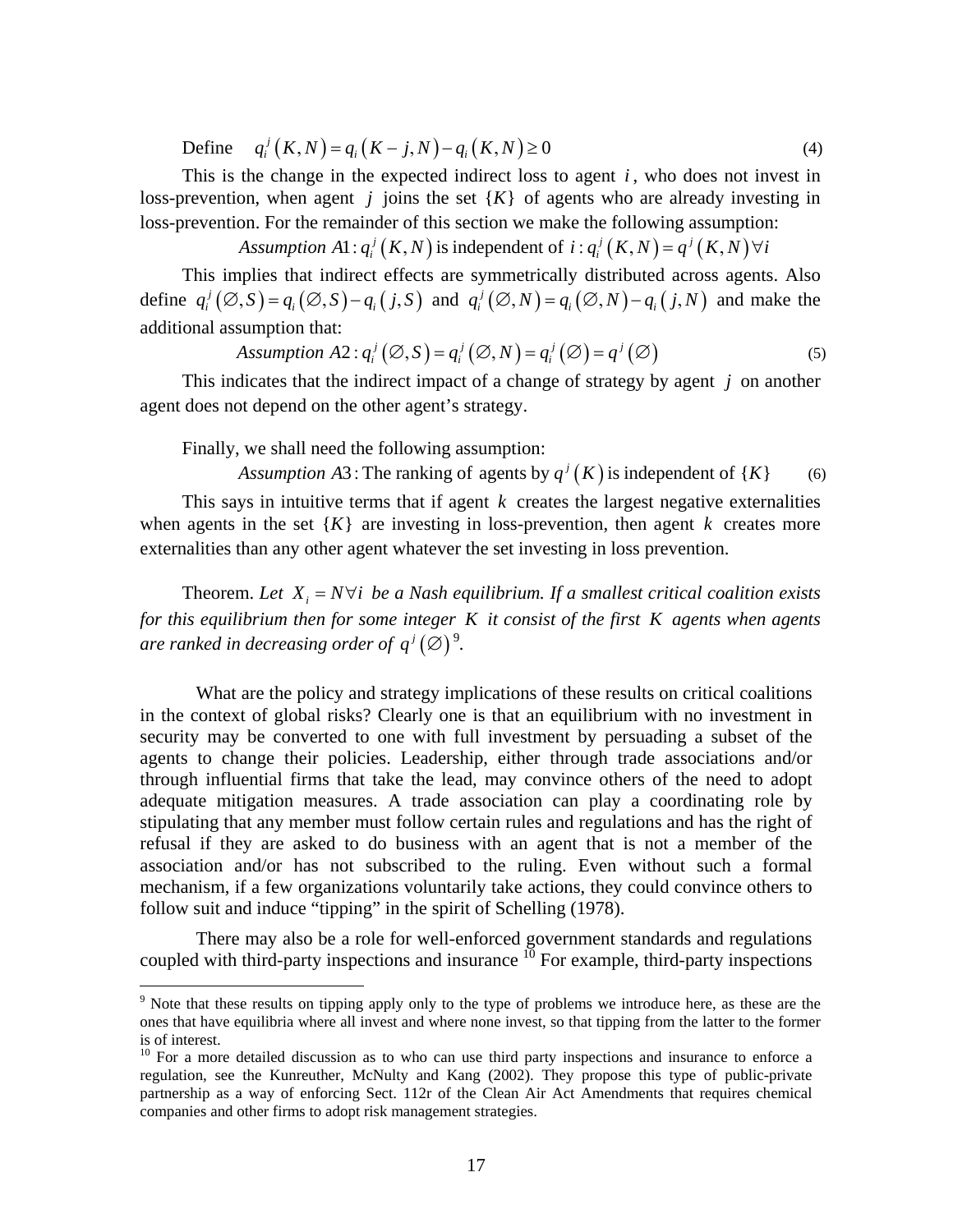coupled with insurance protection could encourage individuals or organizations to reduce their risks from accidents and disasters that could spill over to others. Such a management-based regulatory strategy would shift the locus of decision making from the regulator to individual firms. The firms would then be required to do their own planning as to how they would meet a set of standards or regulations. If these individuals or organizations take preventive action, they can encourage the remaining ones to comply with the regulations to avoid being caught and fined. This is another form of tipping behavior. Without some type of inspection, low-risk divisions that have adopted riskreducing measures cannot credibly distinguish themselves from the high-risk ones that have not.

### Application: The Anthrax and Beyond Initiative<sup>11</sup>

The Anthrax crisis in the fall of 2001 provides an opportunity to discuss a concrete initiative for addressing the global risk problem in the context of the interdependent environment we described above. Although only four Anthraxcontaminated letters were ultimately found in the U.S. postal network, the uncertainty regarding the nature and degree of contamination lasted for weeks. During the crisis, hundreds of false alerts occurred daily in the United States and in many postal services worldwide. The decision to shut down the whole U.S. Postal Service had been seriously considered, but the service handles about 700 million pieces of mail everyday and shutting it down for just a week, to better measure the scale of the contamination, would have meant that one billion pieces of mail would have to be inspected the following week.

## *Launching an International Debriefing*

1

The Anthrax crisis raised a set of fundamental questions about postal security worldwide and how interdependencies affect global postal operations. The "Anthrax and Beyond" initiative that Lagadec<sup>12</sup> and Michel-Kerjan designed and implemented, began in the winter of 2002. They suggested an international debriefing process to gather ideas and then launch concrete initiatives that would let postal operators better handle future contingencies. This initiative had three objectives: 1) learn about others' experiences and lessons from the Anthrax crisis; 2) share ideas and proposals to improve the collective reaction to emerging threats (a *(S, S, …, S)* strategy); and 3) establish a platform for crisis management that would link Europe and the United States, so postal operators could connect immediately with their counterparts and with other international organizations.

In order to achieve this goal, it was important to adopt a different posture than simply organizing "another" conference. The initiative involved people at the highest level in their organizations and academic experts who clearly understood not only the emerging risks and crises but also possible conflicts of interest in launching the partnership. These *neutral* experts play a key role in linking the stakeholders and fostering collective thinking and innovation.

 $11$  This section relies heavily on Lagadec, Michel-Kerjan and Ellis (2006).

<sup>&</sup>lt;sup>12</sup> Patrick Lagadec is with the Ecole Polytechnique in Paris and a founding member of the European Academy of Crisis Management.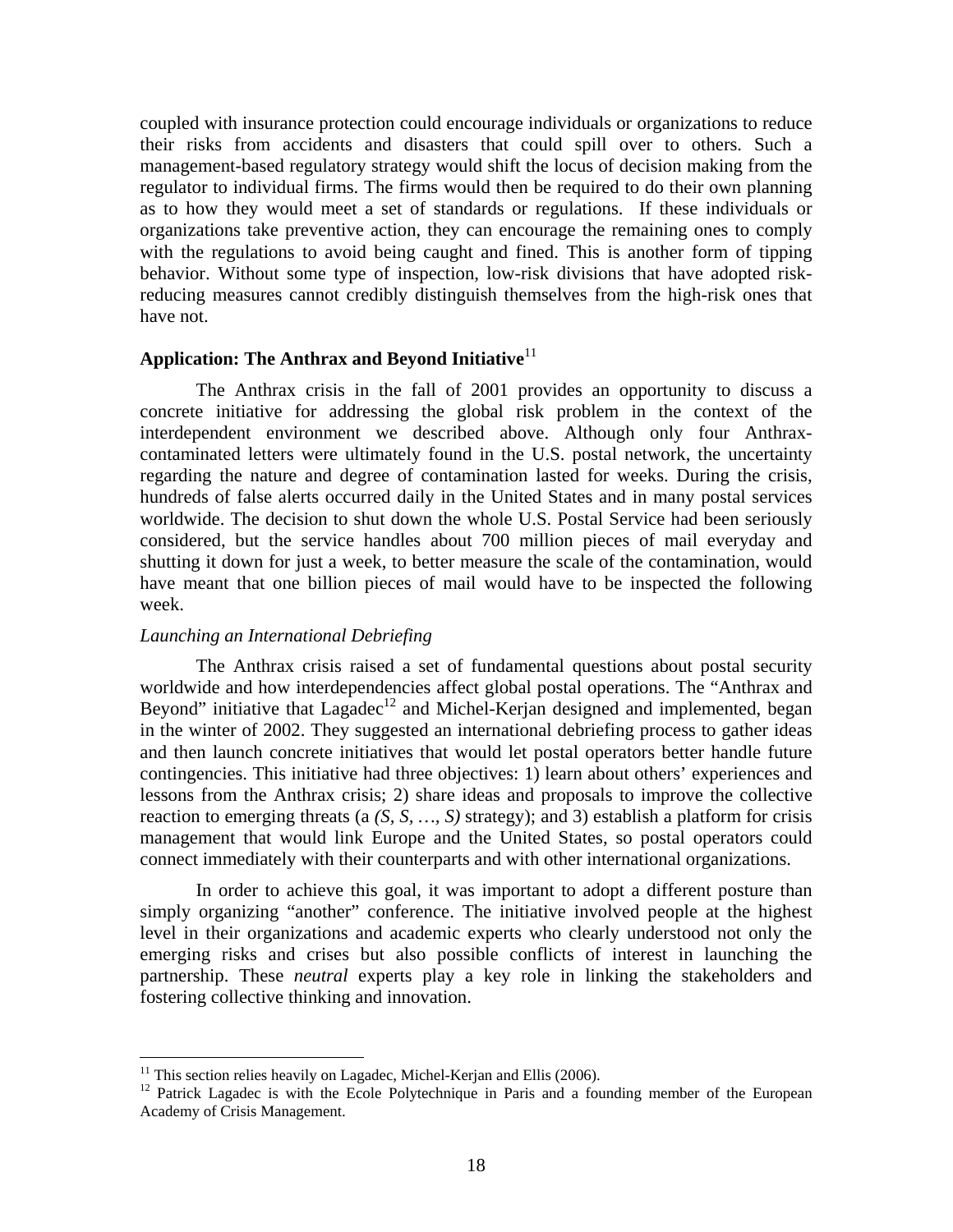Initially, the initiative was to bring together only a few postal operators from France (LaPoste who took a leading role in this initiative), Germany (Deutsch Post), the Netherlands, and the United Kingdom (Royal Mail). But as the word spread that a core team had undertaken the initiative, postal operators and external stakeholders from a few additional countries joined in, and after a few months nearly 30 countries across Europe and the United States participated in this initiative; a concrete demonstration of the aforementioned tipping effect.

Since emerging crises in interdependent networks would require high-level involvement, international organizations such as the Universal Postal Union and the Comité Européen de Régulation Postale (European Committee for Postal Regulation) also sent representatives to the two-day conference that took place in Paris in November 2002, one year after the height of the international postal crisis. Postal sector executives shared their experiences, suggested new avenues for management, and launched a debate on new operational capabilities.<sup>13</sup>.

### *Immediate Measurable Output – Capacity for a Global Reaction*

The "Anthrax and Beyond" initiative produced more than just an opportunity for participants to share experiences. It constituted the first steps in improving the overall reaction among postal networks in case of a new transnational threat. A new international partnership among postal operators was developed to create a global crisis-management network to help allow executives of all the European and U.S. operators to connect instantly. The global information sharing platform was launched at the start of 2003 so executives could exchange information about the solutions each country is implementing and work out a concerted strategy.

That new capacity for global reaction had its first test on January 15, 2003, the day it became operational. PostEurop had received an advisory from the U.S. Postal Service about a possible Anthrax contamination in the Washington, DC area. The network provided postal services across Europe with accurate and timely information on this potential incident, enabling them to assess the scope of the risk. This was a significant improvement over the situation following the Anthrax scare of November 2001 when the chairman of a large postal operator could not talk on the phone with two of his counterparts. The 2003 threat eventually proved to be a false alarm, but it was a dramatic kick-off for the network. This capacity for global reaction is still present today.

The beginning of a crisis is not the time exchange business cards. The improvised responses during a crisis will be incomplete, if not destructive. Efforts are required in advance of any event to make the institutions flexible enough to allow the interdependent concerned parties to coordinate their actions quickly. The above initiative illustrates successful collective actions because they enable information to be shared, strategy to be coordinated and most important, the establishment of relationships that can function smoothly after a disturbing event begins. In the process, they produce measurable benefits for all stakeholders in the form of better preparation or cost-sharing. It would have been extremely costly for any operator to launch such a solution alone. The lessons of this initiative are relevant to managing global risks in other interdependent networks

 $\overline{a}$ 

 $13$  See Journal of Contingencies and Crisis Management Special Issue, 4 (2003), for a detailed description.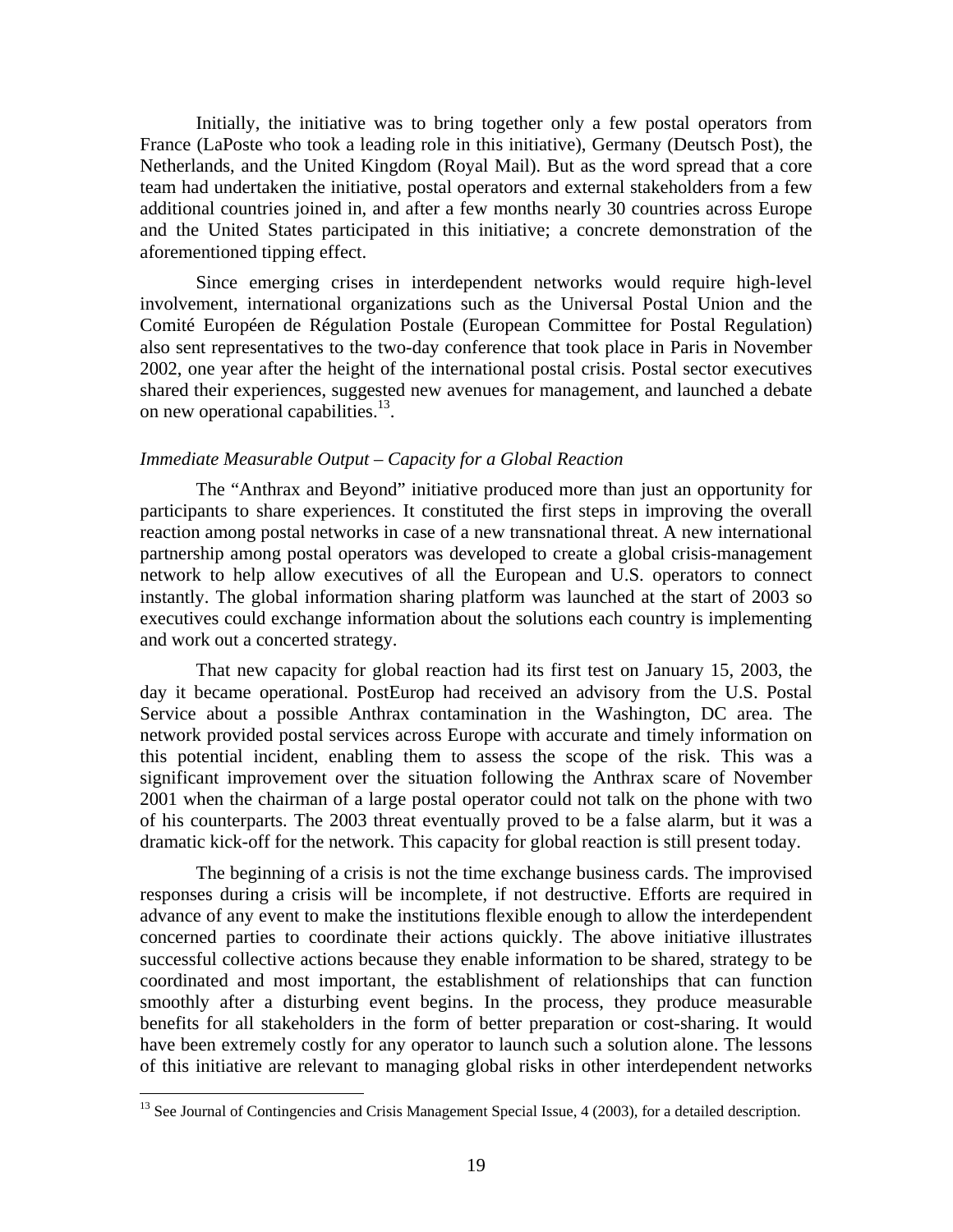such as pandemics which could be spread through transportation networks, global supply chains disrupted by a series of major natural disasters, or terrorist attacks.

# **Mitigating Global Risks: A Methodology Framework**

We conclude this subsection by proposing a framework for decision makers to start thinking about global risks, and suggest how to mitigate them while at the same time benefiting from these measures. First, it is important to develop criteria for determining risks and act upon them throughout a well specified initiative. The stakeholders impacted by these risks also must be well specified. One must then specify the available scientific data by characterizing the nature of the uncertainties and the existing interdependencies. In most cases, it may be easier to specify a limited number of scenarios and case studies so the nature of potential public-private collaboration emerges more clearly. Finally, one shall determine the feasible strategies for forming *winning coalition* that have a fair/good chance of being implemented.

Here are some of the open questions to consider in this regard:

- 1. What are the relevant principles to approach our list of global risks? General principles Principles specific to a given risk
- 2. What are the elements of uncertainty for a given risk? Characterizing probability distribution, ambiguities surrounding these estimates or even ignorance in some cases Specifying losses and their distribution, and uncertainty associated with them
- 3. What is the ultimate goal of our efforts at a local, national or international level? Who are the key stakeholders, their agenda and the set of options which they are considering? What are measures of success?
- 4. What types of programs should be evaluated? Role of private and public sectors Maintaining status quo
- 5. What types of scenarios should be developed? Nature of interdependencies Single period scenarios Multi period scenarios
- 6. What types of cost- and loss-sharing analyses should be undertaken? Impact on different stakeholders Reconciling differences between key stakeholders

To implement this strategy we recommend selecting one pilot study (e.g., one industry and several major players from different countries, as was done for the Anthrax and Beyond Initiative) to illustrate in a concrete way what can be done, by whom, how, at what costs, what are the potential benefits, and over what period of time.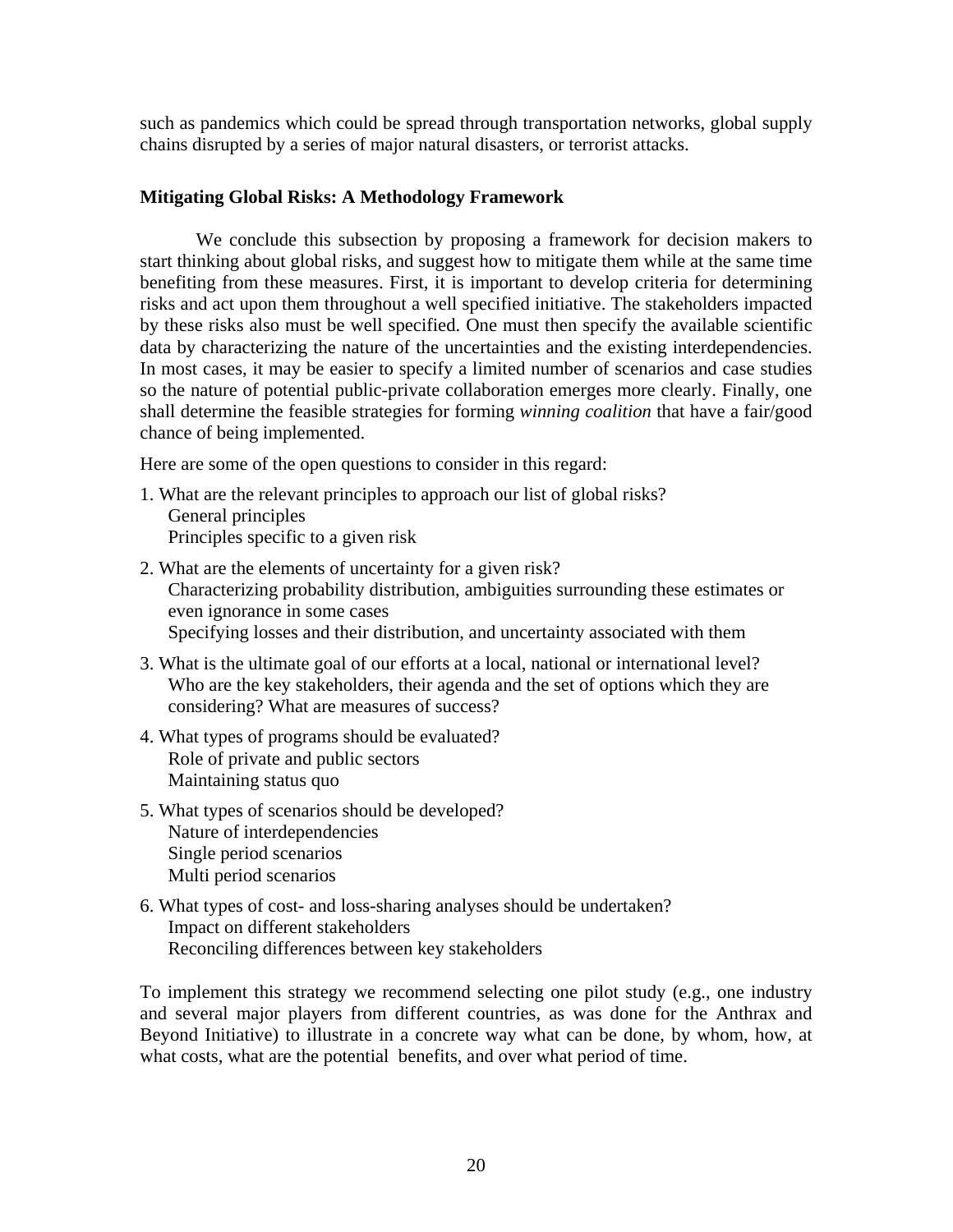### **5. CONCLUSIONS**

More and more decision makers confront situations that are global in scale, of uncertain importance or consequence, influenced by several different players, and temporally unstable. This increasing globalization of economic and social activities worldwide is reshaping the risk landscape, from the more traditional local and relatively well-defined risks to global and often highly uncertain situations where the impacts can be devastating. The leitmotiv becomes *interdependency* on a large scale. That will require a paradigm shift from the way that most of the risk management literature has been focused. We believe the research community, working in collaboration with leaders in the private and public sectors, has a lot to offer to help better understand this new environment.

In this spirit, we briefly discuss a new initiative recently launched by the World Economic Forum – the *Global Risk Network Initiative*. This network was founded by the World Economic Forum in 2004 in response to a concern that the international community and global businesses were not able to respond adequately to a changing global risk landscape. The initiative became the Global Risk Network at the Annual Meeting 2006 in Davos, Switzerland in partnership with Citigroup, Marsh & McLennan, Merrill Lynch, Swiss Re and the Wharton Risk Management and Decision Processes Center at the University of Pennsylvania. One of its main goals is to better aggregate information about global risks and to act as a clearinghouse for future risk mitigation and risk financing solutions. In this sense, this initiative is a work in progress (World Economic Forum, 2006 and 2007).

The Global Risk Network methodology selected 23 risks ranging from international terrorism, climate change, natural disasters and pandemics to asset price collapse, liability regimes, and critical infrastructure disruption. A survey of experts estimated a range of likelihood and potential losses associated with these risks as depicted in Figure 3. The correlation between each of these risks was then estimated through consultations with a number of risk experts. This correlation matrix, which reflects how one risk can affect another risk which in turn affects another, is displayed as Figure 4.

Figure 4 provides decision makers with some perspective on other issues that could affect their core business which they may not have considered in their strategic planning process. The large-scale destabilization from events such as the Anthrax scare and the SARS epidemic came as a surprise to many managers, signaling that the interdependencies associated with global risks need to be more fully understood and internalized in risk management strategies by firms and governmental organizations.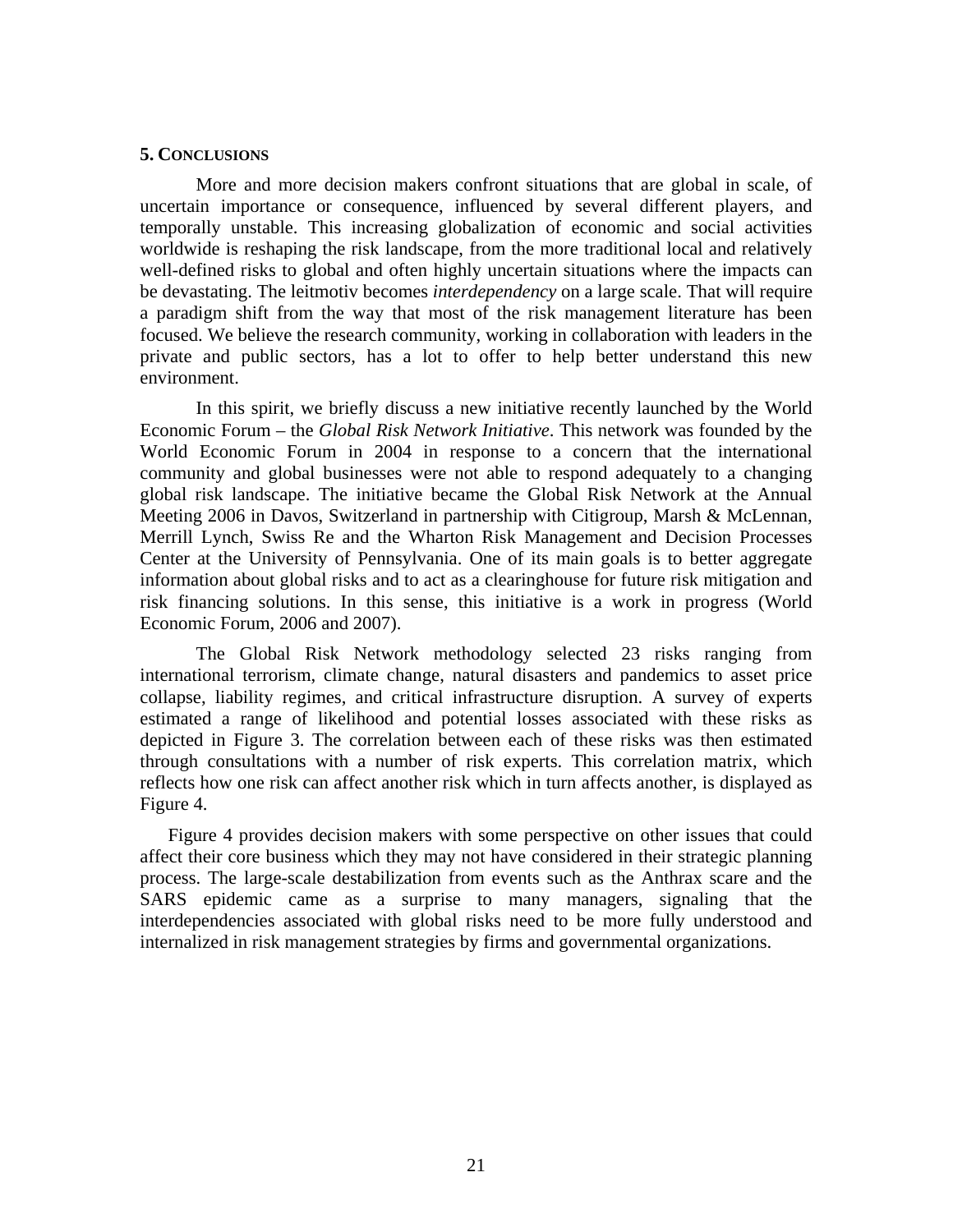

**Figure 3: The 23 Core Global Risks** 

 *Sources: Global Risk Report 2007 (World Economic Forum, 2007)* 

[Note: We adopt here the usual approach: Likelihood/severity for each risk – no interdependencies]



**Figure 4: New Approach to Deal with Global Risks: Correlation Matrix**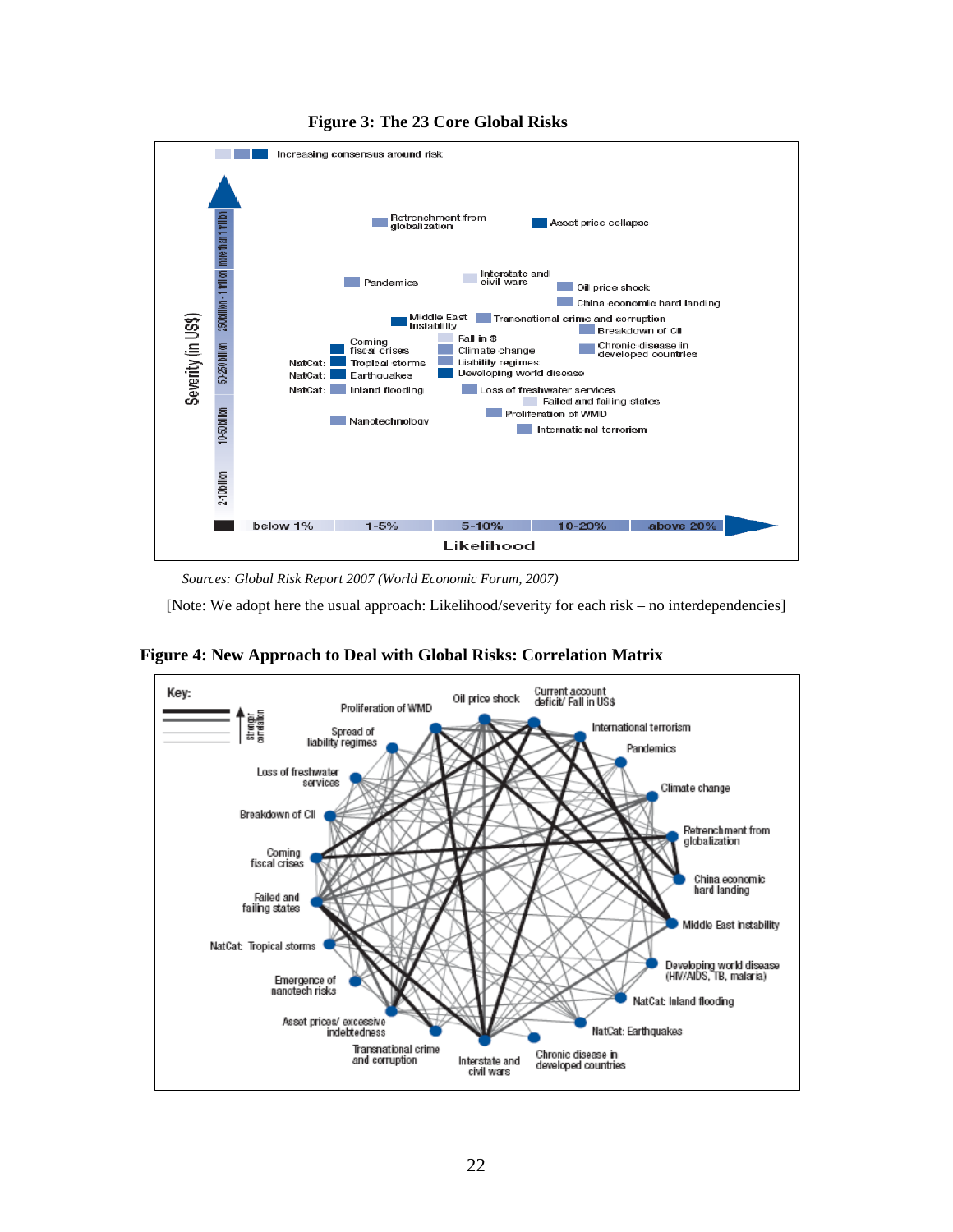In fact, it is not yet clear how many key decision makers in organizations share the view that the above risks are critical ones to consider. For the past ten years the consulting firm *PricewaterhouseCoopers* (PwC) has undertaken a survey of thousands of CEOs worldwide to analyze and understand their concerns regarding the risks that are shaping global business. The *PricewaterhouseCoopers* Global CEO Surveys are launched annually at the World Economic Forum's Annual Meeting in Davos and the results are widely disseminated. For the  $10<sup>th</sup>$  edition of the CEO survey in 2007, the Wharton Risk Center collaborated with the firm by including a series of questions related to global risks.

Out of the nearly 1,000 CEOs who responded to the survey, more than half indicated they were not very concerned or not concerned at all by many global risks we discussed above. For instance, 62 percent of them were not very concerned or not concerned at all by the risk of a large pandemics; that proportion was 59 percent in the case of global warming and 51 percent for terrorism risk (PwC, 2007). Whether these responders are focused on their core business and/or whether the experts are overestimating these risks are open questions for future research. If one finds that the first explanation has merit, then what can be done to convince CEOs throughout the world that the risks is real and induce them to act upon them collectively?

For many companies, these global risks also constitute opportunities to create value by reaching out to new markets and developing new products. Those firms that are capable of developing innovative risk management and risk financing strategies are likely to be the ones to benefit the most from the change in the global risk landscape that is the basis of this article. As we point out, proactive cooperation may be a necessary ingredient for understanding the interdependencies associated with global risks and for developing necessary partnerships within a specific industry, across industries, and between the private and public sectors. As national boundaries assume less importance, firms need to take into account interactions at an international level when developing their strategic plans. As is normally the case, proactive leaders will be the ones to glean the benefits from initiatives that reduce the potential impacts of future catastrophic events on their activity and those of other affected stakeholders.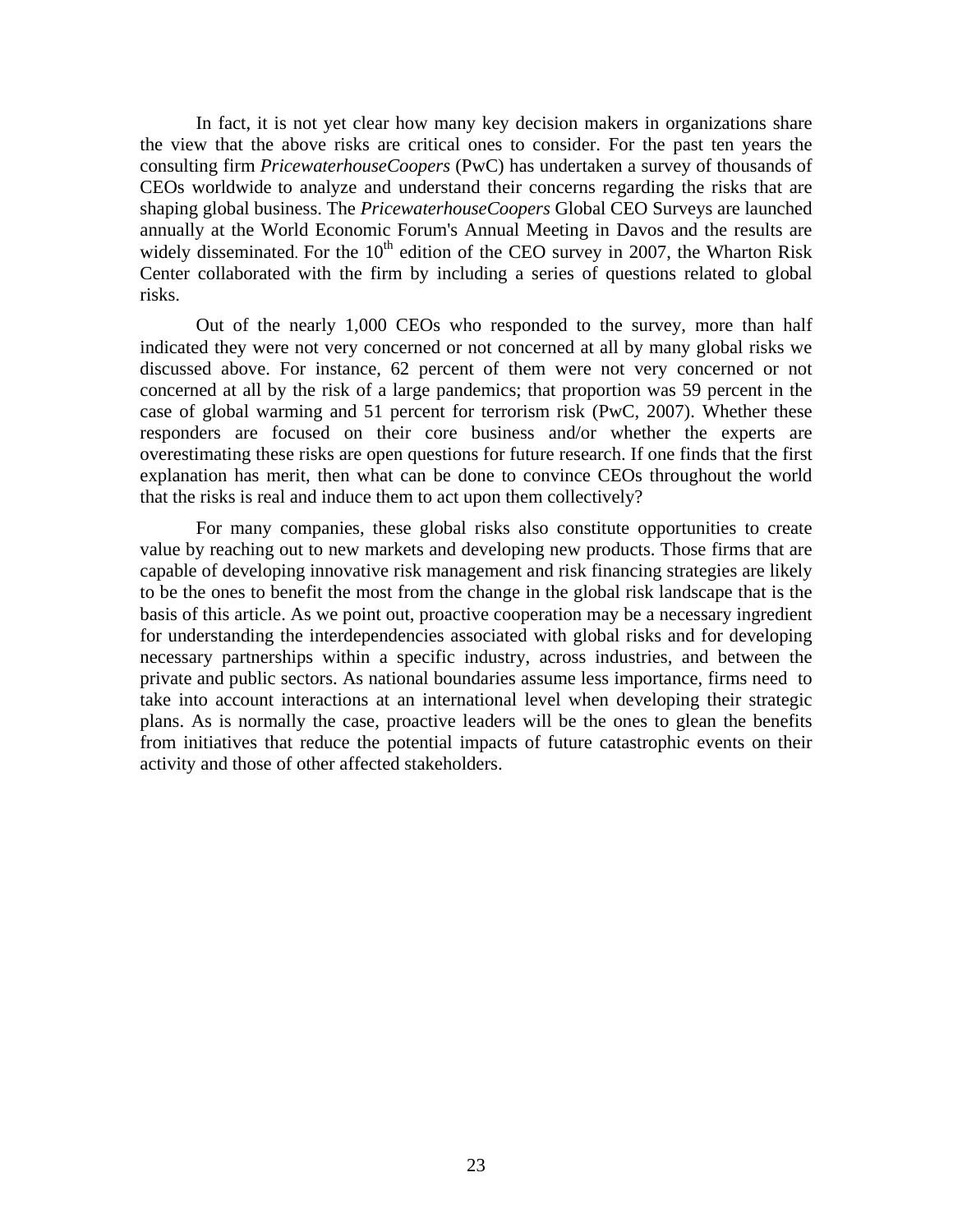### **References**

- **Auerswald, P., L. Branscomb, T. LaPorte. and E. Michel-Kerjan** (eds).(2006), *Seeds of Disaster, Roots of Response: How Private Action Can Reduce Public Vulnerability*. New York: Cambridge University Press, October 2006. pp. 505.
- **Branscomb, L. and E. Michel-Kerjan.** (2006), "Building Trust: Public-Private Collaboration on a National and International Scale," in *Seeds of Disaster, Roots of Response,* Auerswald, Branscomb, LaPorte and Michel-Kerjan (eds)*,* New York: Cambridge University Press, Chapter 22.
- **Bier, V.** (2007), "Choosing What to Protect," *Risk Analysis,* 27 (3), pp. 607-620.
- **Camerer, C. and H. Kunreuther.** (1989), "Decision Processes for Low Probability Events: Policy Implications," *Journal of Policy Analysis and Management*, 8: pp. 565-592.
- **Gladwell, M.** (2000), *The Tipping Point,* New York: Little Brown.
- **Goodnough, A.** (2006), "As Hurricane Season Looms, State Aim to Scare," *The New York Times*, May 31.
- **Gordon, P., J. Moore II, H. Richardson, and Q. Pan.** (2005), "The Economic Impact of a Terrorist Attack on the Twin Ports of Los Angeles-Long Beach", Chapter 14 in in Harry W. Richardson, Peter Gordon, and James E. Moore II (eds.), *The Economic Impacts of Terrorist Attacks*, Egard Publishing.
- **Heal, G., M. Kearns, P. Kleidorfer and H. Kunreuther,** (2006), "Interdependent Security in Interconnected Networks," in *Seeds of Disaster, Roots of Response: How Private Action Can Reduce Public Vulnerability*. Edited by P. Auerswald, L. Branscomb, T. LaPorte and E. Michel-Kerjan, New York: Cambridge University Press, October 2006.
- **Heal, G. and H. Kunreuther.** (2006), "You Can Only Die Once: Interdependent Security in an Uncertain World," in *The Economic Impacts of Terrorist Attacks*, edited by H.W. Richardson, P. Gordon, and J.E. Moore III, Northampton, MA: Edward Elgar Publishers.
- **Heal, G. and H. Kunreuther.** (2007), "Modeling Interdependent Risks," *Risk Analysis*, 27 (3),, pp. 621-634
- **Heath, C. and J.B. Soll.** (1996), "Mental Budgeting and Consumer Decisions," *Journal of Consumer Research: An Interdisciplinary Quarterly,* 23, pp. 40-52.
- **Hogarth, R. and H. Kunreuther.** (1995), "Decision Making Under-Ignorance: Arguing with Yourself" *Journal of Risk and Uncertainty*, 1995., Vol. 10 (1), pp.15-36.
- **Huber, O., R. Wider, and O.W. Huber.** (1997), "Active information search and complete information presentation in naturalistic risky decision tasks." *Acta Psychologica*, 95 (1), pp. 15- 29.
- **Ibragimov R., Jaffee, D. and J. Walden.** (2006), "Non-Diversification Traps in Markets for Catastrophic Risk." Presented at the National Bureau of Economic Research Insurance group meeting, February 2006, Cambridge, MA.
- **Keohane, N. and R. Zeckhauser.** (2003), "The Ecology of Terror Defense," *Journal of Risk and Uncertainty*. 26 (2/3), pp. 201-229.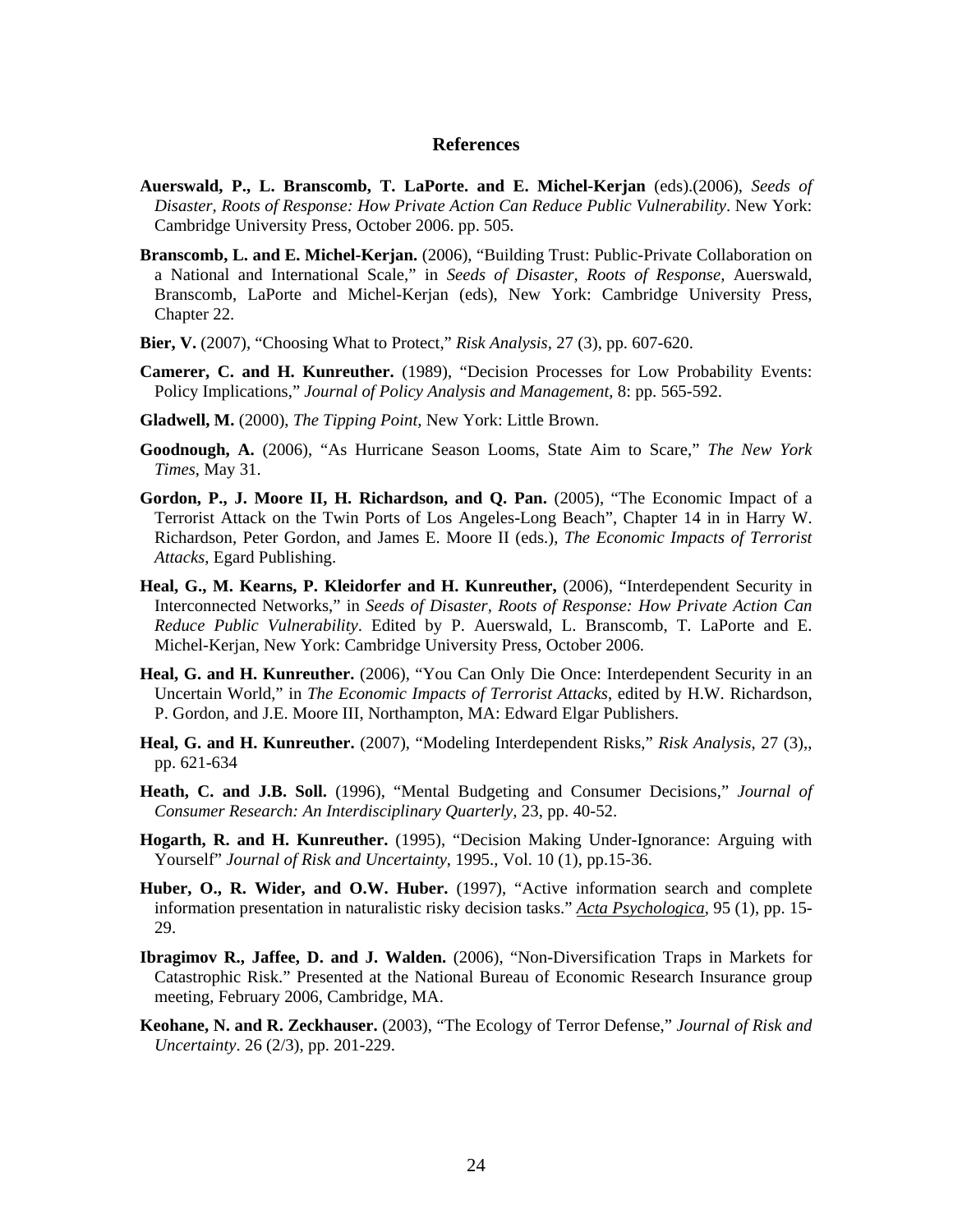- **Kousky, C. and R. Zeckhauser.** (2006), "JARring Actions that Fuel the Floods", pp. 59-73 in R. J. Daniels, D. F. Kettl and H. Kunreuther (eds), *On Risk and Disaster: Lessons from Hurricane Katrina*. Philadelphia, University of Pennsylvania Press.
- **Kunreuther, H. and E. Michel-Kerjan.** (2007-b), "Evaluating the Effectiveness of Terrorism Risk Financing Solutions," Working Paper, Wharton Risk Management and Decision Processes Center, The Wharton School, August 2007.
- **Kunreuther, H. and E. Michel-Kerjan.** (2007-a), "An Empirical Analysis of the Terrorism Risk Insurance Act (TRIA)," Chapter 3 in Harry W. Richardson, Peter Gordon, and James E. Moore II (eds.), *The Economic Costs And Consequences of Terrorism*, Egard Publishing.
- **Kunreuther, H. and E. Michel-Kerjan.** (2004), "Policy-Watch: Challenges for Terrorism Insurance in the United States," *Journal of Economic Perspectives*, 18 (4), pp. 201-214.
- **Kunreuther, H. and G. Heal.** (2003), "Interdependent Security," *Journal of Risk and Uncertainty*, 26 (2/3), pp. 231-249.
- **Kunreuther, H., P. McNulty and Y. Kang.** (2002), "Improving Environmental Safety Through Third Party Inspection" *Risk Analysis*. 22, pp. 309-18.
- **Kunreuther, H., A. Onculer and P. Slovic**. (1998), "Time Insensitivity for Protective Measures," *Journal of Risk and Uncertainty*, 16, pp. 279-299.
- **Kunreuther, H. and M. Pauly** (in press) **"**Insuring Against Catastrophes," in Diebold, F., Doherty, N. and Herring, R. *Financial Risk Management in Practice: The Known, The Unknown and The Unknowable.*
- **Lagadec, P., E. Michel-Kerjan, and R. Ellis** (2006), "Disaster via Airmail. The Launching of a Global Reaction Capacity After the 2001 Anthrax Attacks, *Innovations*, Vol. 1(2), pp. 99-117, MIT Press.
- **Loewenstein, G. and D. Prelec.** (1992), "Anomalies in Intertemporal Choice: Evidence and an Interpretation," *Quarterly Journal of Economics,* 107 (2), pp. 573-97.
- **Lugar, R.** (2005), "The Lugar Survey on Proliferation Threats and Responses." U.S. Senate, Washington, DC.
- **Martonosi, S., D. Ortiz, and H. Willis.** (2005), "Evaluating the Viability of 100 percent Container Inspection at America's Ports", Chapter 12 in Harry W. Richardson, Peter Gordon, and James E. Moore II (eds.), *The Economic Impacts of Terrorist Attacks*, Egard Publishing.
- **McClelland, G., W. Schulze and D. Coursey.** (1993), "Insurance for Low-Probability Hazards: A Bimodal Response to Unlikely Events," *Journal of Risk and Uncertainty,* 7, pp. 95-116
- **Meade, C. and R. Molander.** (2006), "Considering the Effects of a Catastrophic Terrorist Attack," *Rand Corporation*, Santa Monica, CA, August 2006.
- **Meyer, R. and W. Hutchinson.** (2001), "Bumbling Geniuses: The Power of Everyday Reasoning in Multistage Decision Making," In Hoch, S. and Kunreuther, H. with Gunther, R. (eds), *Wharton on Making Decisions.* New York: John Wiley.
- **Michel-Kerjan, E.** (in press), "Disasters and Public Policy: Can Market Lessons Help Address Government Failures?" *National Tax Journal*, proceedings of the 99<sup>th</sup> NTA Conference.
- **Michel-Kerjan, E.** (2003), "New Vulnerabilities in Critical Infrastructures: A U.S. Perspective," *Journal of Contingencies and Crisis Management*, 11 (3), pp. 132-141.